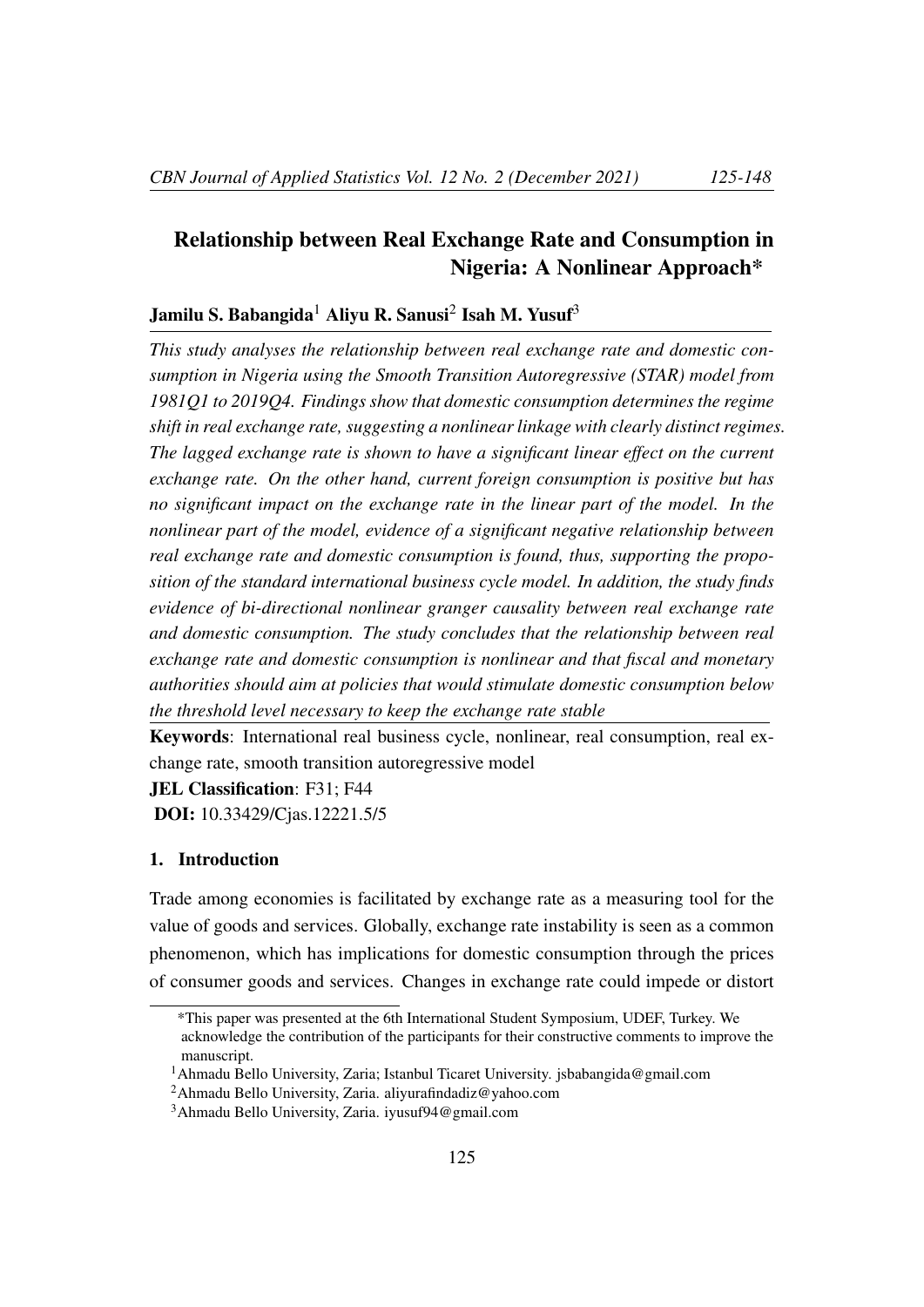the flow of goods and services globally. Besides, one of the central issues in international macroeconomics is the effect of high volatility of the real exchange rate on macroeconomic fundamentals. Hence, the growth of the literature on the determinants of exchange rate instability in international business cycle models (Tretvoll, 2018).

Nigeria depends substantially on import with oil revenue serving as the pool of wealth for settling the trade balance in international market. For instance, many industries and households in the economy import their raw materials and finished goods for production and consumption respectively. This has made the economy vulnerable to the volatility of exchange rate through its impact on aggregate consumption stemming from its implications on consumer prices of imports. The exchange rate of Naira to the Dollar and other major reserve currencies has deteriorated as a result of dwindling crude oil receipts due to both demand and supply factors<sup>4</sup>. Concerns have been raised on the implications of these developments on consumer prices<sup>5</sup> which is a major determinant of domestic consumption, and how it affects the exchange rate (Mamman, 2017).

Pavlidis et al. (2017) argued that exchange rate, characterized by high volatility regimes such as the floating exchange rate regime is linked to (on average) large deviations from equilibrium which (in expectation) are quickly absorbed compared to small deviations as a result of nonlinear nature of the process. In the same view, economic agents react to the abrupt fluctuations in the real exchange rate differently, leading the economy to react differently to unexpected deviations. Despite this form of behaviour, a large body of literature that exist on the relationship between exchange rate and consumption depend on linear models (see Backus & Smith, 1993; Kollmann, 1995; Stockman & Tesar, 1995; Ravn, 2001; Chari et al., 2002; Selaive & Tuesta, 2003; Head et al., 2004; Choi, 2005; Benigno & Thoenissen, 2008;Tuesta, 2013). Empirical evidence on some economies have shown that the relationship could be nonlinear (Pavlidis et al., 2015 and 2017). These evidence suggest that the

<sup>4</sup>Speculation, hedging, investment, exchange rates, inflation, spare production capacity, geopolitical risks, inventories, weather, global economic growth and non-OPEC supply growth.

<sup>5</sup> With a pass-through effect from foreign prices to domestic and import prices as a result of exchange rate fluctuations.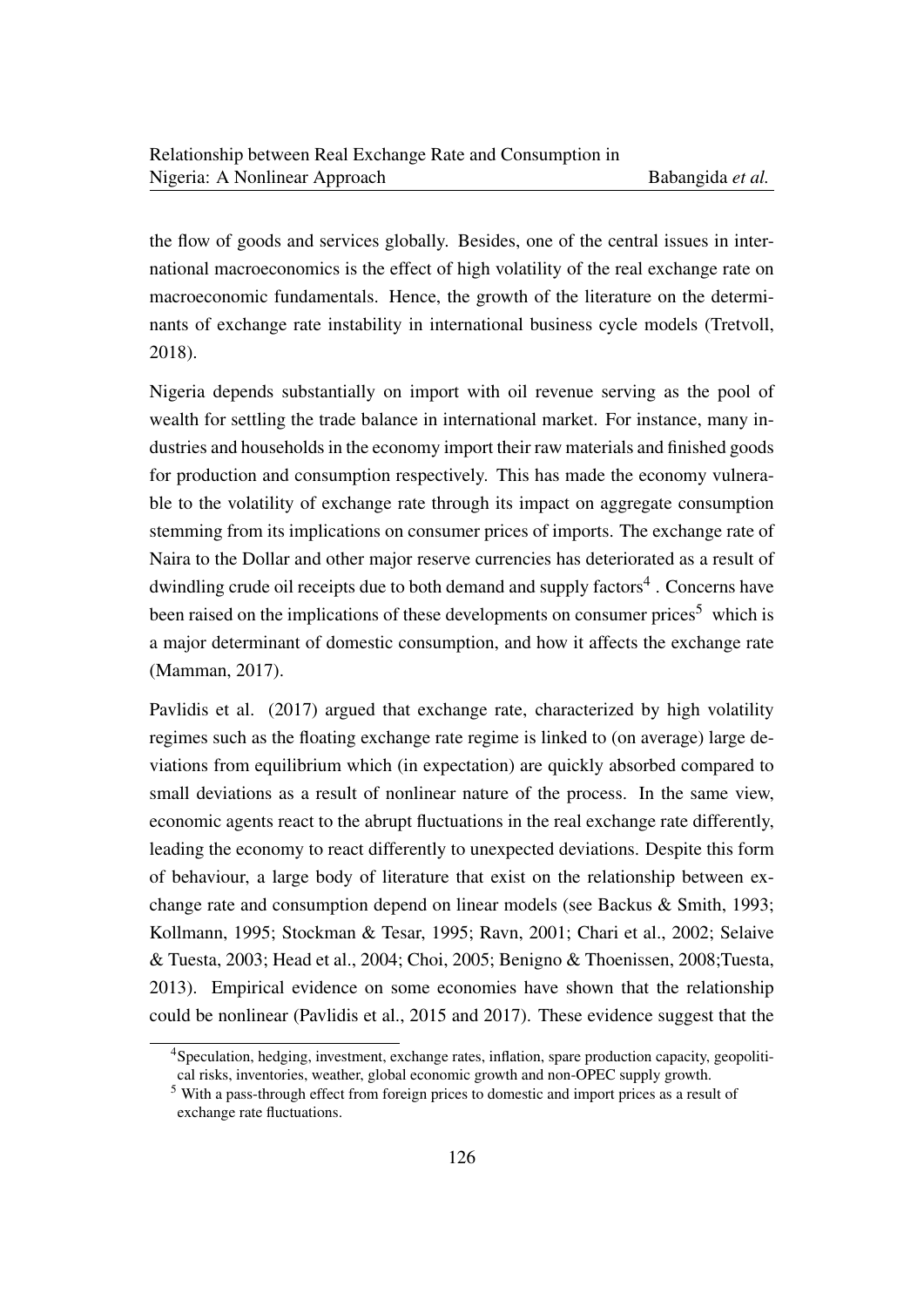relationship between consumption and exchange rate for countries with excessive intervention in the foreign exchange market yet experiencing exchange rate deviations is best explained by nonlinear models. In support of this, the studies of Pavlidis et al. (2015 and 2017) on nonlinear relationship and granger causality of real exchange rates and consumption basically tested the theoretical preposition of international real business cycle model on OECD (Organisation for Economic Cooperation and Development) countries. However, the few studies that exist for Nigeria do not consider the nonlinear pattern of the relationship, and may have therefore missed out on fundamental aspects of the relationship between exchange rate and consumption (Aliyu, 2016).

This study focuses on the nonlinear linkage between real exchange rate and consumption in Nigeria, and test for the linear or nonlinear direction of causality. Considering the hypothesis that the relationship between the variables is nonlinear, there may be a potential challenge of the choice of linear or nonlinear model to be utilized. The practice of capturing misalignment with the level of deviations from linear trends could result in misleading inferences (Mordi, 2014). In trying to resolve this issue, this study adopts the smooth transmission autoregressive (STAR) model used by Pavlidis et al. (2017). Nested within the STAR model is a linear specification capable to testing whether a relationship is linear or nonlinear. It also identifies the variable that triggers a regime shift and at what speed.

The remainder of the study is organised thus: literature review is in Section 2 while data and methodology are explained in Section 3. Results and discussion are in Section 4 and Section 5 concludes and makes policy recommendations.

#### 2. Literature Review

# 2.1 Theoretical Literature

Most approaches used to examine the relationship between real exchange rate pay tribute to the Classical interest rate and Keynesian disposable income as the determinants of consumption with some modifications of exchange rate inclusion as well as the standard international real business cycle (IRBC) and the purchasing power parity (PPP).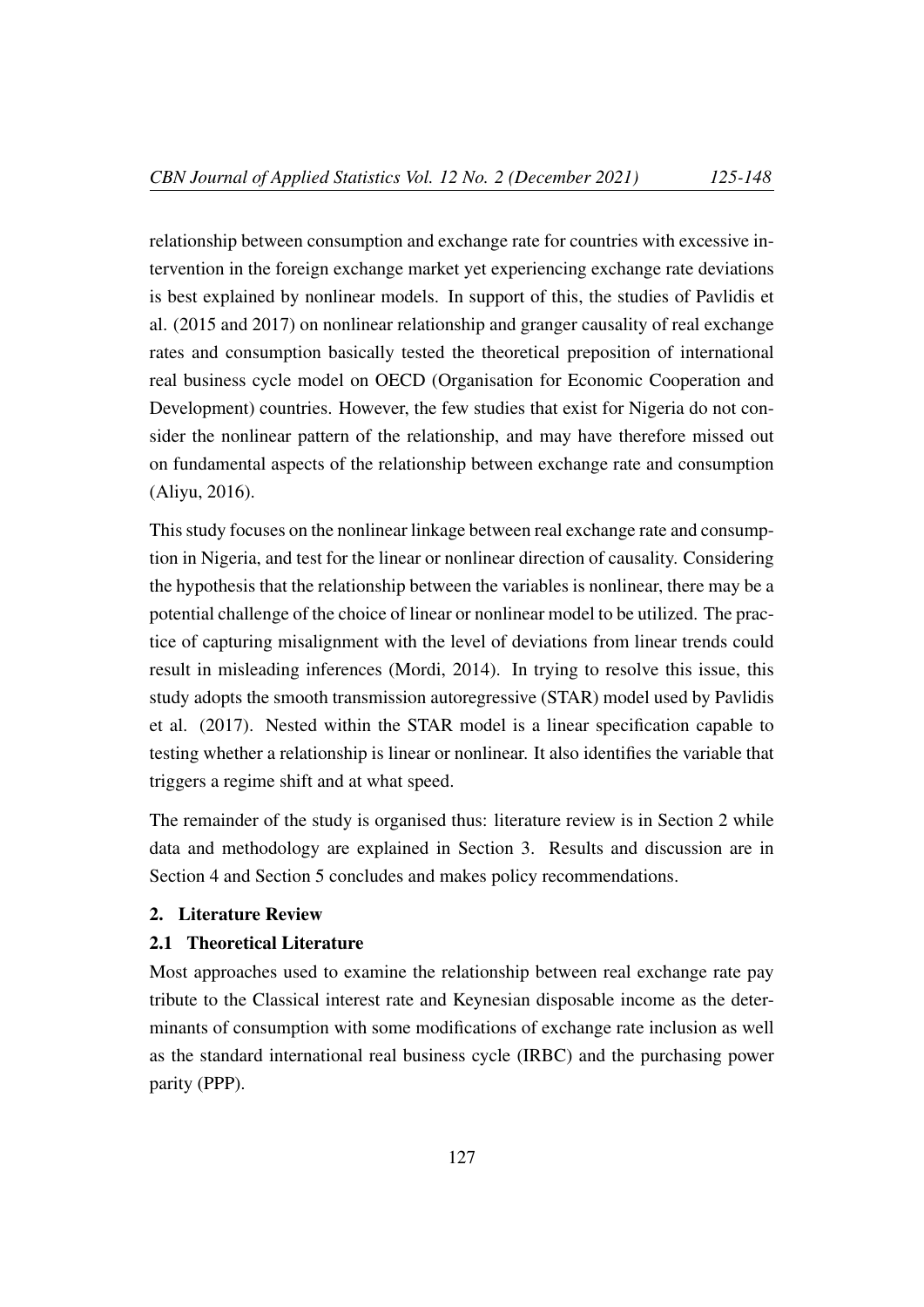The IRBC model is an extended version of the closed economy real business cycle models into an international setting where transactions take place both in goods and financial markets. This model predicts a relationship between the real exchange rate and real consumption. The IRBC model, however, did not state the functional form of the adjustment process of exchange rate. Indeed, a common characteristic of the empirical IRBC studies is the assumption of a linear functional form. With regards to specific type of nonlinear dynamics, recent econometric literature presents evidence of nonlinearity of real exchange rate with time varying equilibrium (Lothian & Taylor, 2012). Benigno and Thoenissen (2008) state that a relationship between the real exchange rate and consumption exists even if the assumptions of standard IRBC models are relaxed, and other features introduced into the model, such as incomplete capital markets, sticky prices in local currency pricing, nontraded goods sectors, and habit persistence.

#### 2.2. Empirical Literature

In spite of strong theoretical foundations of IRBC models, the empirical evidence in favor of a relationship between real exchange rate movements and changes in real consumption is only limited (Head et al., 2004). This section summarises the study that contributed to the real exchange rate-consumption relationship.

Pavlidis et al. (2017) re-examined the relationship between real exchange rate and consumption for 14 OECD countries with varying time periods and focuses on the nonlinear relationship and causality between real exchange rate and consumption. This study was based on Pavlidis *et al.* (2015) findings of the nonlinear causality running from real consumption to exchange rate and vice versa. Pavlidis et al. (2017) allows for smooth transition, extended sample period to overcome linear model limitations and accounts for changes in volatility. Finding from the study was in line with Backus and Smith puzzle that correlation among the variables vary widely with the presence of consumption-real exchange rate anomaly. They also found a strong evidence in favour of nonlinear dynamics and the presence of long run relationship between real consumption and real exchange rate which is in line with the predictions of the IRBC models with a volatility shift that increases due to Bretton Wood system collapse. The study suggests that volatility shifts, and economic fundamentals are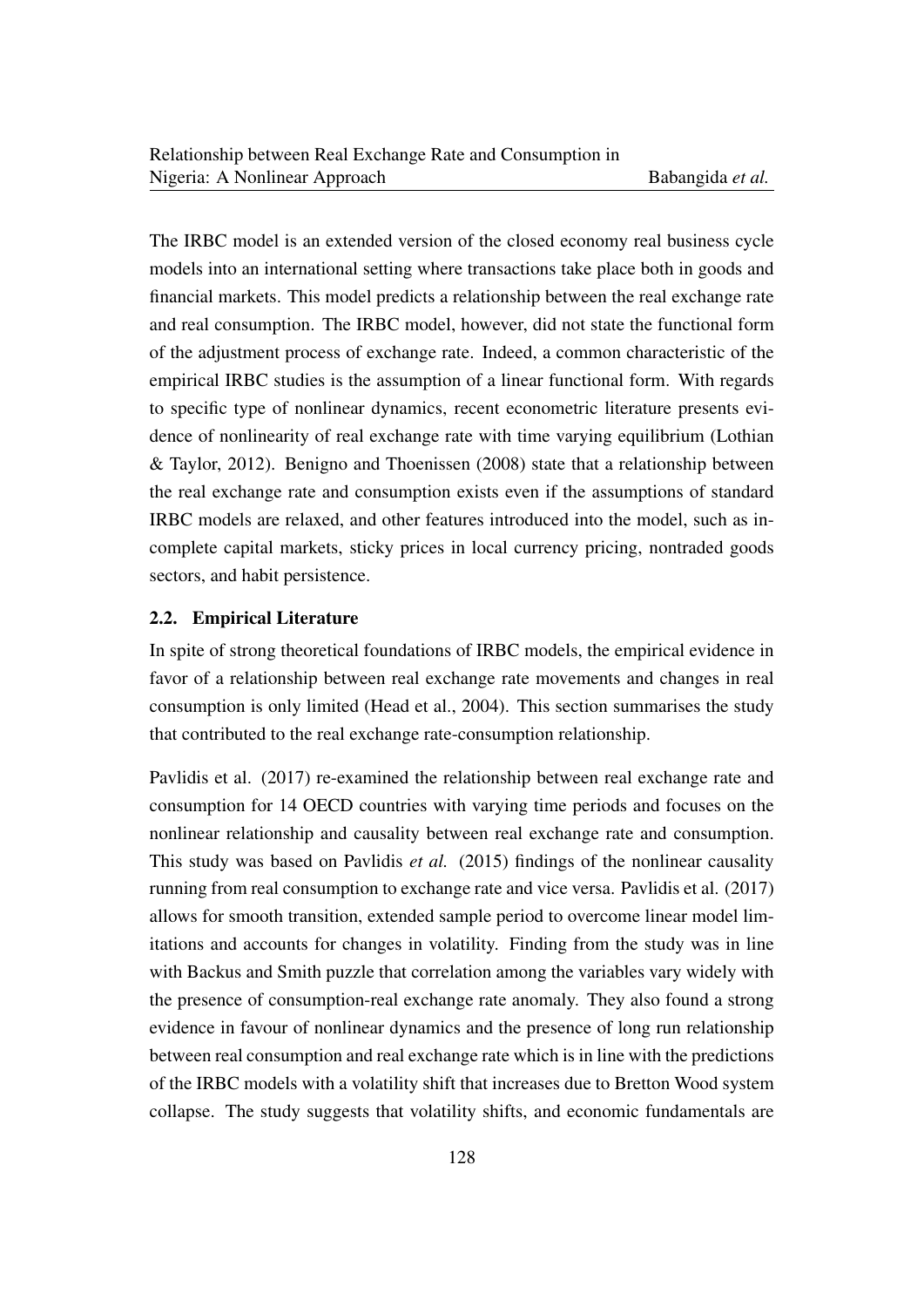significant factors in explaining the behaviour of real exchange rates. In light of this relationship, an earlier study by Pavlidis et al. (2015) extended the IRBC empirical literature to test for nonlinear causality between real exchange rate and real consumption with time varying real exchange rate equilibrium for OECD countries using USA as a reference country and found that causal relationship exists between the variables. There is evidence of bidirectional Granger Causality for Canada, Denmark, Sweden, Switzerland, and United Kingdom. They also detected nonlinear causality for some countries which substantially consolidated for the existence of causality and nonlinearities in the relationship.

Other stacks of literature also examine the correlation puzzle between real exchange rate and consumption with varying restrictions. For instance, Backus and Smith (1993) under the complete market assumption, document the failure of international macroeconomic models to show the lack of correlation between growth rate of real consumption and real exchange rate. Similarly, Corsetti et al. (2008) showed that there is evidence of small and negative cross correlations between real exchange rate for a selection of OECD countries from 1971 to 1990. Using SVAR, they found that positive shock from productivity led to improvement in terms of trade, stimulated real exchange rate appreciation and led to an increase in domestic consumption relative to the rest of the world. Moreover, Benigno and Thoenissen (2008) investigated the relationship between exchange rate and consumption with incomplete financial market and non-traded goods assumption using annual data from 1970 to 2000. Their results suggested that the combination of incomplete financial market and nontraded goods feature is a promising path for explaining the behaviour of real exchange rate and consumption across countries.

In the spirit of testing the empirical evidence between exchange rate and consumption with a wide range of versions on Backus and Smith model, Head et al. (2004) used data for some selected OECD countries between 1961 and 2001 by introducing "money, habit persistence, asset market frictions and alternative specification for aggregate consumption". Head et al. (2004) found a negative relationship between the variables which showed that the model did not perform well empirically. Introducing the asset market frictions and preference shocks improved the performance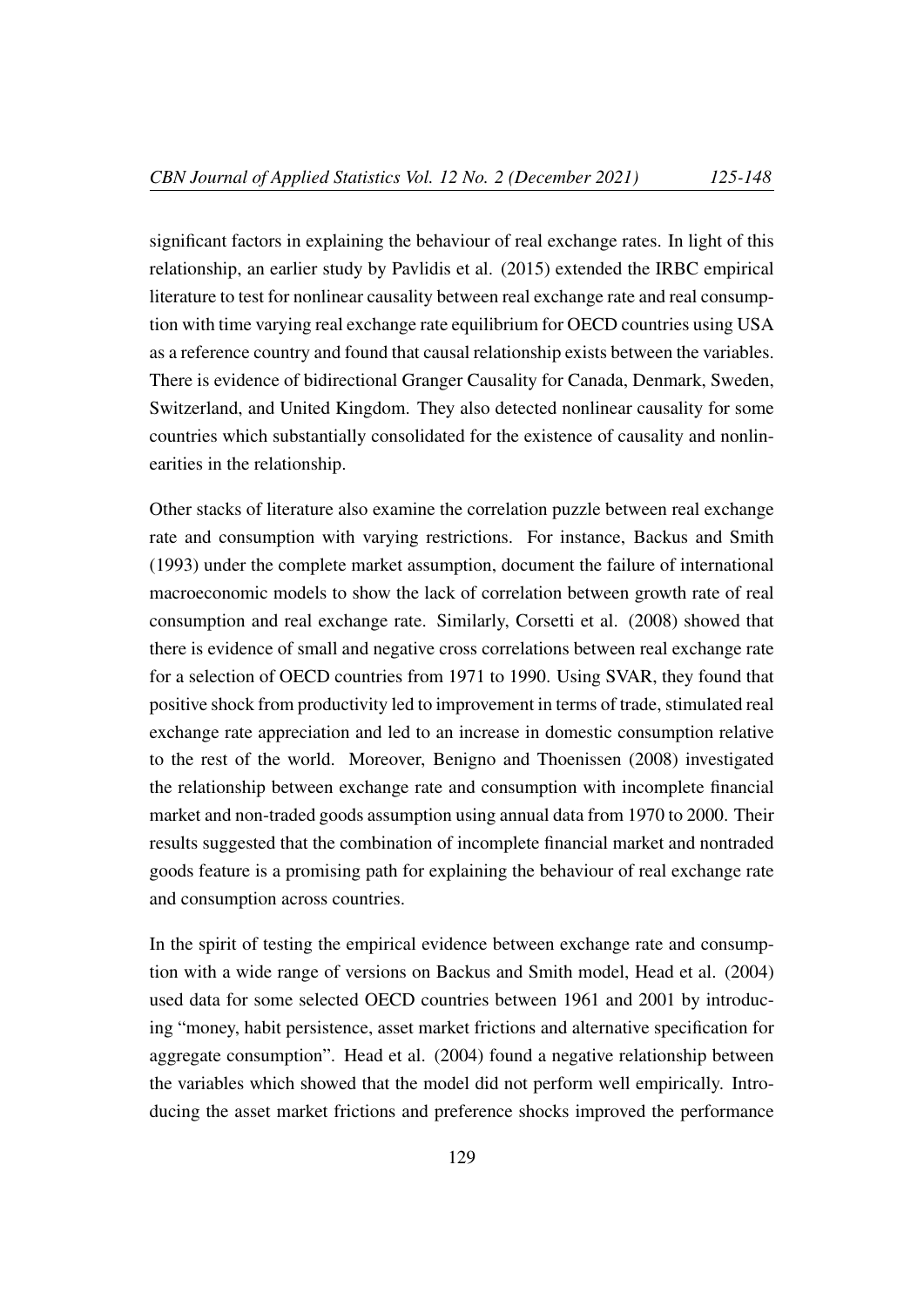of the model but the model remained empirically weak. The results conformed to the literature showing taste shocks or asset market frictions as a way of explaining the real exchange rate-consumption puzzle. On the other hand, Chari et al. (2002) on the other hand calibrated a two-country general equilibrium model with production, nominal rigidities and monetary shocks under two environments for the period 1973 to 2000. They found that real exchange rate is perfectly correlated with relative consumption under both complete and incomplete markets for US and European countries. Their calibrated models lead to the conclusion that theory and empirical evidence on the correlation between consumption and real exchange rate could be reconciled by demand shocks or asset market frictions. This model performed well empirically. Moreover, Nuntramas (2011) revisited the consumption-real exchange rate anomaly with the inclusion of non-traded goods in the model for some selected OECD countries and found evidence of no strong relationship between relative consumption and the real exchange rate.

In summary, there have been a few number of authors that have provided theoretical explanation for the anomaly behaviour between consumption and real exchange rate by relaxing the assumptions of the IRBC and introducing "incomplete asset markets, limited enforcement of international financial contracts, sticky prices in local currency pricing, nontraded goods production sectors and distribution services, hand-tomouth agents, and habit persistence" (see, Pavlidis et al., 2017; Benigno & Thoenissen, 2008; Head et al., 2004; and Chari et al., 2002). The empirical findings demonstrated some series of ambiguity in the nature of the underlying relationship with the magnitude of the theoretical contemporaneous correlation taking a wide range of values (from large positive to negative) depending on model assumptions. However, the crux of this study is to analyse nonlinear linkage between real exchange rate and consumption in Nigeria, and test for the linear or nonlinear direction of causality. It is evident that there are studies on the relationship between consumption and real exchange rate but only few examined the relationship in a nonlinear form (e.g., Pavlidis et al., 2017).

It is clear from the literature reviewed, that previous studies rely heavily on linear models. However, studies from Pavlidis et al. (2015, 2017) show that the relationship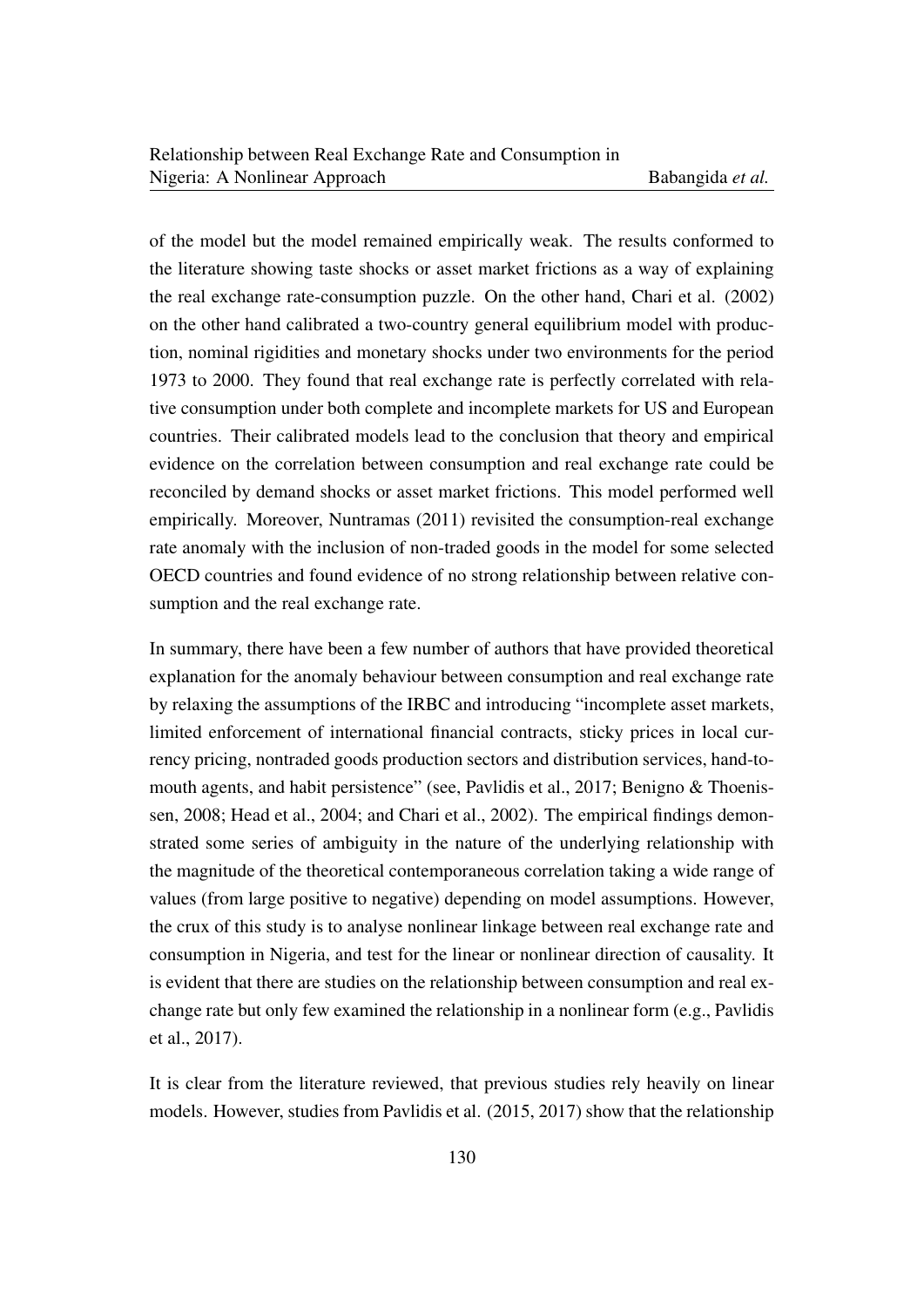could be nonlinear. There is much to be gained by allowing nonlinear specification because economic variables are frequently subject to switching regimes especially if they are policy variables like the exchange rate. Therefore, not accounting for the nonlinearity can be misleading. The notion of the regime switch implies a change depicting how economic variables change regimes in a smooth manner, with transition from one regime to another within a particular period. It is evident from other countries that nonlinear deviation from the equilibrium exchange rate best explains the behaviour of exchange rate due to the excessive interventions in foreign exchange market, over reliance on imports for consumption and production among other factors. Moreover, most of the studies utilised correlation, VAR, SVAR, GMM, Threestage Least Square, ARDL to analyse the relationship between real exchange rate and relative consumption as predicted by the standard IRBC. However, this study will utilise the STAR model to analyse the nonlinear relationship between real exchange rate and domestic consumption using Nigeria data. From recent studies of various forms of models, we learn that there is much to be gained by allowing for nonlinear specification. For instance, STAR model handles economic variables that are subject to frequent switching regimes and allows for incorporating regime switching behaviour both when the exact time of the regime change is not known with certainty and when there is a short transition period to a new regime (Kavkler et al., 2008). In contrast to discrete switching models like Markov switching model, STAR models switch as a continuous process dependent on the transition variable.

#### 3. Data and Methodology

# 3.1. Data Description

The study considers quarterly data for the period 1981Q1-2019Q4 to analyse the nonlinear relationship between real exchange rate and consumption in Nigeria. This yields a sample of 156 observations. The data for real exchange rate and domestic consumption were obtained from the Central Bank of Nigeria (CBN) Statistical Bulletin 2019 edition. Private final consumption was used to proxy for domestic consumption measured in Naira. The US consumption measured in dollar, serving as a proxy for foreign consumption was obtained from the US Bureau of Economic Analysis (https://www.bea.gov/data/consumer-spending/main). All the series were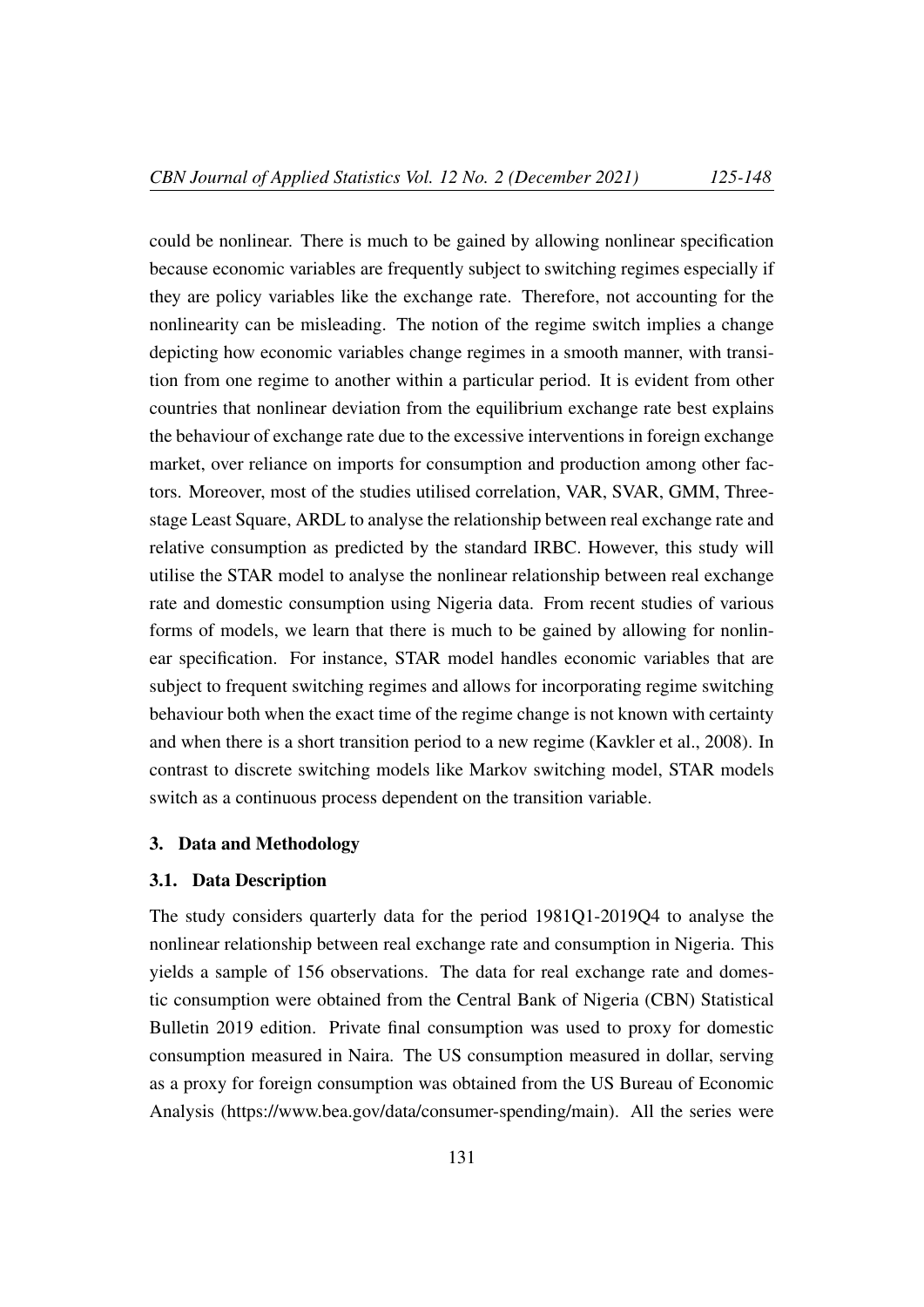log-transformed as prescribed by the theoretical framework in the methodology.

# 3.2. Theoretical Framework

There are numerous theoretical models linking real exchange rate and consumption. The specific aim of this study is to analyse the generic relationship between these two variables in a nonlinear form and test the causal linkage between them. Under this subsection, the study briefly synthesizes and outlines the standard IRBC and purchasing power parity models to provide a premise for results interpretation. The purchasing power parity links the exchange rate and consumer prices while the standard IRBC models connects relative prices to the ratio of consumption in home and foreign country (Backus & Smith, 1993). The literature is extended in two directions. Firstly, by employing the macroeconomic fundamentals suggested by the standard IRBC model in a nonlinear context which may help in explaining the misleading results found by related studies. Standard IRBC predicts a long run linkage between real exchange rates and consumption without making predictions regarding the functional form of its adjustment process (Pavlidis et al., 2017). The IRBC applied to a two-country exchange economy (home and foreign) is expressed as:

$$
U_k = E[\sum_{t=0}^{8} \beta_k^t u_{k,t}(C_{k,t})] \quad k=2
$$
\n(1)

where E[.] and  $\beta_k \in (0,1)$  are the expectations operator and country k's subjective discount factor respectively. K is country *i* and *j*,  $u_{k,t}$  (.) and  $C_{k,t}$  are "country k's instantaneous utility function in period t, and consumption in country k respectively. This benchmark model highlights the key characteristics of individuals that lead to the relationship between real exchange rate and consumption. According to Backus and Smith (1993), each country as an agent with iso-elastic preferences maximises utility over consumption of multiple goods. The iso-elastic utility function exhibits constant relative risk aversion. The risk sharing equilibrium condition for home and foreign countries for all periods and for all states can be derived by equating the real exchange rate to a factor of the ratio of the marginal utilities of the two countries. Following Pavlidis et al. (2017), the risk sharing condition for the country pair (i, j) for all periods and states is given as: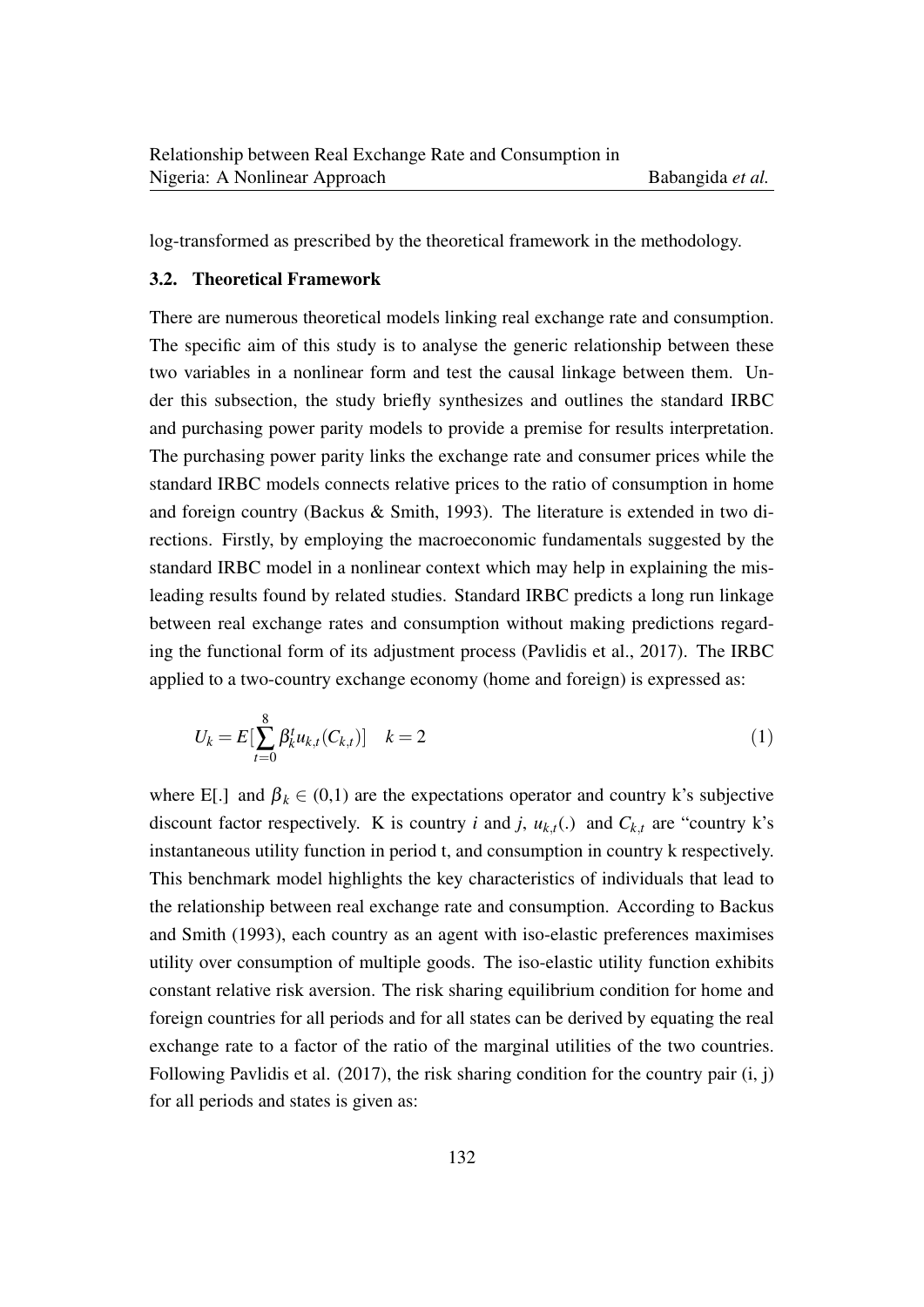$$
RER_t = e_t \frac{p_{i,t}}{p_{j,t}} = \Lambda_{i,j} \frac{\beta_i^t m_{i,t}}{\beta_j^t m_{j,t}}
$$
\n
$$
(2)
$$

where  $RER_t$  is the real exchange rate, e is the nominal exchange rate (expressed in units of home country *i*'s currency per unit of country j's currency, say Nigeria Naira/US dollar) and  $p_{k,t}$  is consumer price level for country k  $(i, j)$ . The price level is denoted with  $p_j$  for country j (i.e., foreign country) and  $p_i$  for country i (i.e., domestic). Common measure of the price level is the consumer price index or the consumption price deflator (Volberg, 2005).  $m_{k,t}$  is the marginal utility for country k=i, j. The marginal utilities are equal across countries in equilibrium leading to a direct theoretical link between the cross-country ratio of consumption to their bilateral real exchange rate. Real exchange rates typically feature large and persistent deviations from the PPP. Indeed, under standard theory, where PPP holds, relative price movements are offset directly by nominal exchange rate, resulting in unitary real exchange rates. In developing economies like Nigeria, which is the focus of this study, where two-digit inflation abounds, nominal exchange rate would make up only a modest part of real exchange rate fluctuations suggesting that deviations from PPP could be large and persistent (Seyrek, 2002). Therefore, following the work of Kollmann (1995) and Pavlidis et al., (2017), we adopted the derived and tested model given the assumption of iso-elasticity with an exponent  $1 - \eta^6$ .

$$
rer_t = \lambda + ln(\beta_j/\beta_i)t - \eta_j c_{j,t} + \eta_i c_{i,t}
$$
\n(3)

where  $rer_t$ , $\lambda$ ,  $c_t$  and  $c_t^*$  are all logs of their respective identities in equation 2 and  $\eta$  is the coefficient of risk aversion. Equation 3 implies that a fall in domestic consumption should lead to a rise in the exchange rate (domestic currency depreciation). The more the domestic consumption, the more the exchange rate gains value. It also implies that a rise in foreign consumption will result in increase in the exchange rate. Further implications of the theory are that the growth rates of consumption ratios and of real exchange rate should have identical dynamics and should perfectly correlate

<sup>6</sup>See Kollman (1995) for derivation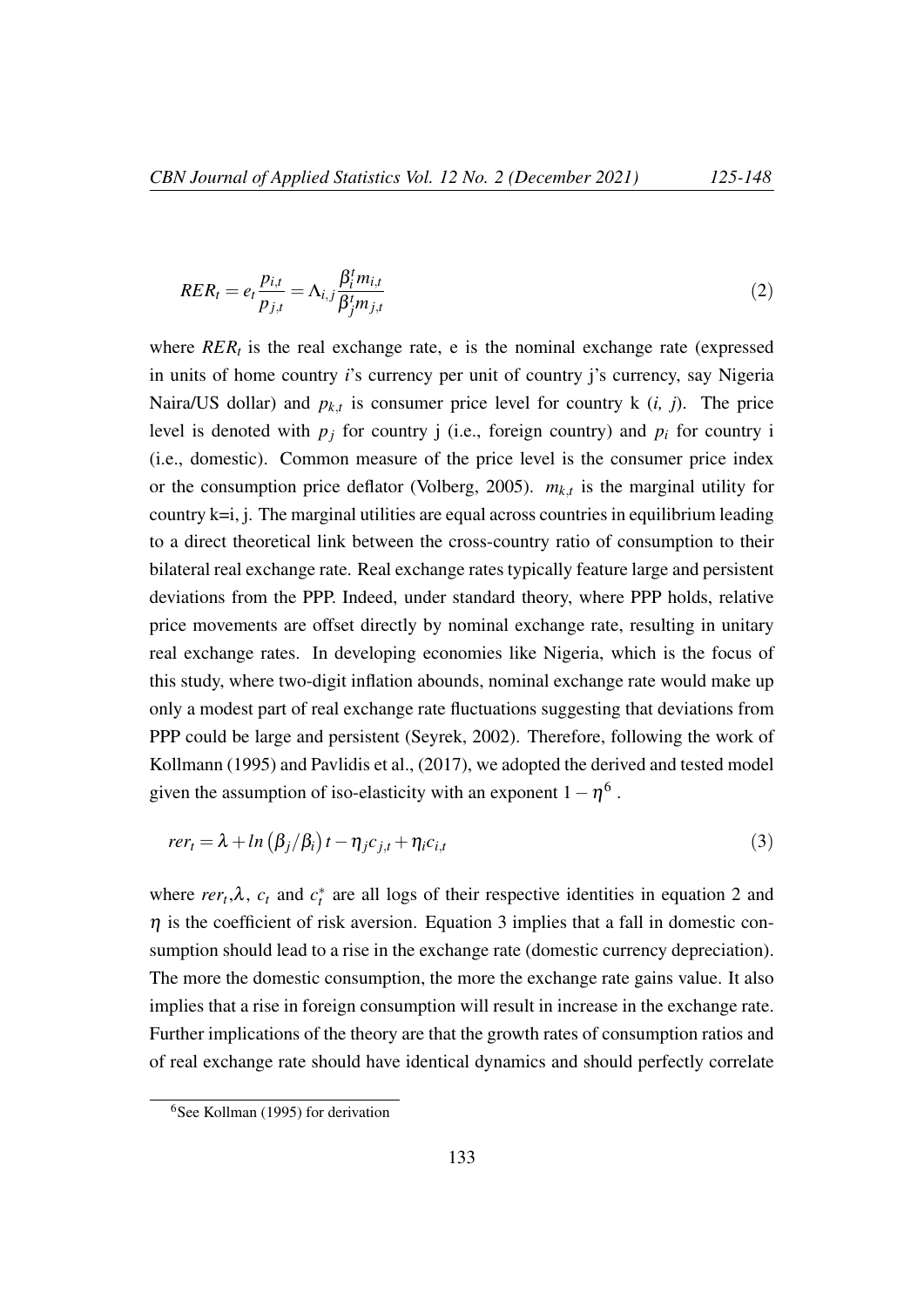(Backus & Smith, 1993).

#### 3.3. Model Specification

In order to ascertain the form of relationship that exists between real exchange rate and domestic consumption, the study utilizes a STAR model in line with Pavlidis et al. (2017) in a multivariate context. As argued in Pavlidis et al. (2017), STAR is the widely used nonlinear model in analysing exchange rate behaviour due to its capability to parsimoniously fit a number of real exchange rates series.

The generic form of the STAR model is specified as:

$$
y_t = \beta_1' w_t + \left(\varphi_0 + \varphi_1' w_t\right) G\left(s_{t-p}, \gamma, \mu_{t-\overline{p}}\right) + \varepsilon_t
$$
\n<sup>(4)</sup>

where:  $w_t = (z_t^{\prime})$  $t'_t, x'_t$  $t'_{t}$ <sup> $\prime$ </sup> is an  $(m+1) \times 1$  vector of explanatory variables, with  $z' =$  $(1, y_{t-1}, \ldots, y_{t-p})'$  and  $x'_{t} = (x_{t}, \ldots, x_{kt})'$ , *m* is the number of explanatory variables, β *and* ϕ are the parameter vectors of the linear and nonlinear parts, respectively. ε*<sup>t</sup>* is *iid*  $(0, \delta^2)$ ; and  $G(s_{t-p}, \gamma, \mu_{t-\overline{p}})$  is a transition function,  $\mu_t$  is the threshold value and *p* is the delay parameter. The transition function  $G(s_{t-p}, \gamma, \mu_{t-\overline{p}})$  is bounded between 0 and 1 where extreme values represent two different regimes with gradual transition, and a value close to zero represent linearity. Note that equilibrium real exchange rate depends on consumption. Then the representation of the process is as given in Pavlidis *et al.* (2017) as:

$$
rer_t - \bar{\mu}_t = \sum_{p=1}^{\overline{p}} \psi_p \left(rer_{t-p} - \mu_{t-p} \right) G\left(rer_{t-\overline{p}}, \gamma, \mu_{t-\overline{p}} \right) + u_t \tag{5}
$$

$$
\vartheta_t = \sum_{p=1}^{\overline{p}} \psi_p \left( \text{rer}_{t-p} - \mu_{t-p} \right) G \left( \text{rer}_{t-\overline{p}}, \gamma, \mu_{t-\overline{p}} \right) + u_t \tag{6}
$$

where:  $\vartheta_t = r e r_t - \bar{\mu}_t$ ;  $u_t \sim NIID(0, \delta^2)$  and  $\bar{\mu}_t = \lambda + ln(\beta_j/\beta_i)t - \eta_j \bar{c}_{j,t} + \eta_i \bar{c}_{i,t}$ being the long run IRBC equilibrium or the equilibrium exchange rate which depends on consumption as the threshold variable, *p* is the delay parameter and *G* is the transition function. If deviations from the equilibrium follows an exponential smooth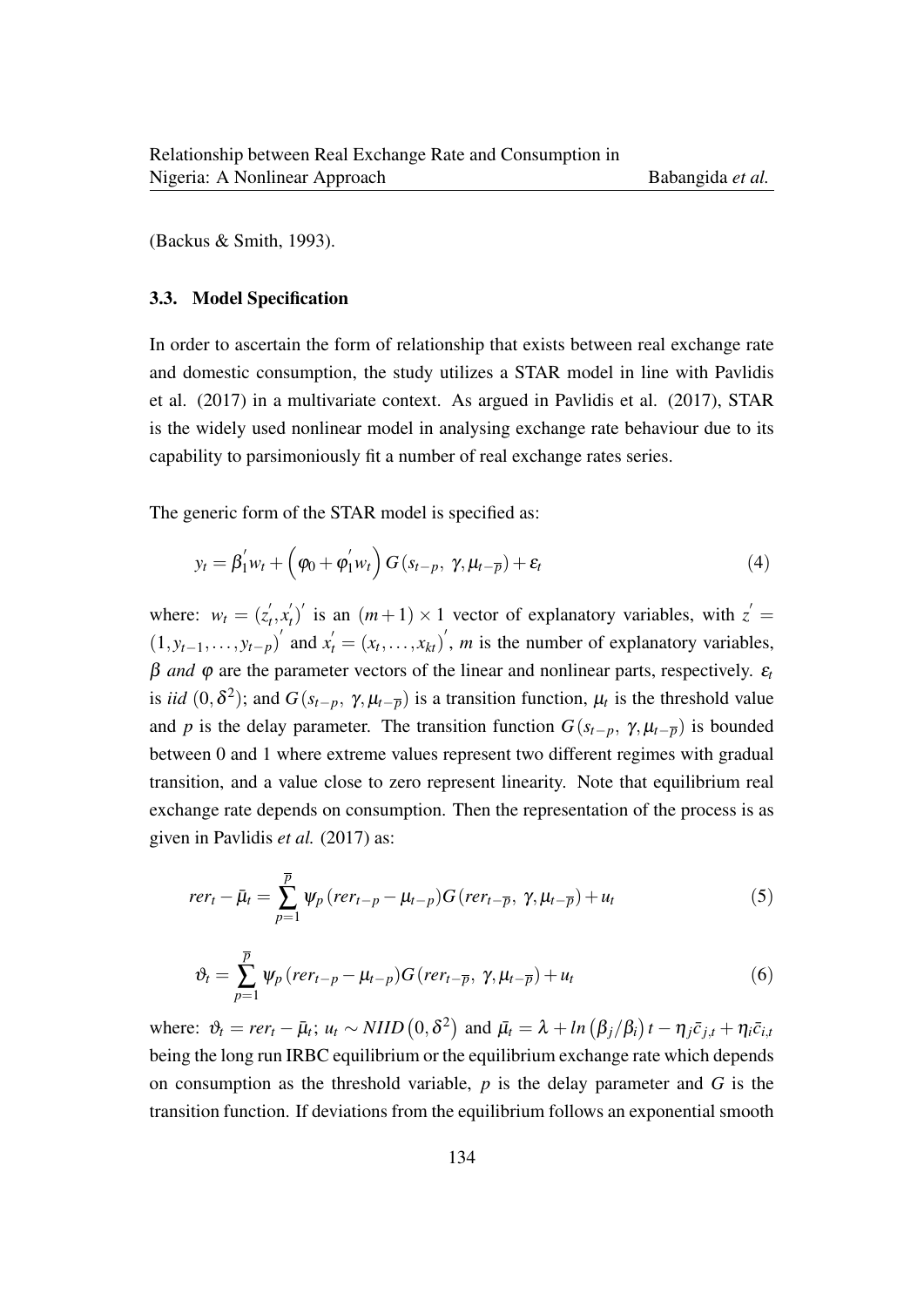transition autoregressive (ESTAR) process, the transition function, *G* is expressed as:

$$
G(\text{rer}_{t-\overline{p}}, \gamma, \mu_{t-\overline{p}}) = [1 + \exp\{-\gamma(\text{rer}_{t-\overline{p}} - \mu_{t-\overline{p}})\}]^{2} \text{ for ESTAR with } \gamma > 0 \quad (7)
$$

If it does not follow the ESTAR process, the transition variable will either take a Logistic Smooth Transition Autoregressive (LSTAR) process or linear process.

$$
G(\text{rer}_{t-\overline{p}}, \gamma, \mu_{t-\overline{p}}) = [1 + \exp\{-\gamma(\text{rer}_{t-\overline{p}} - \mu_{t-\overline{p}})\}]^{-1} \text{ for LSTM with } \gamma > 0 \quad (8)
$$

where the transition function  $G$  is a continuous function that is bounded between  $0$ and  $1^7$  and  $\gamma \in (0, \infty)$  is the slope parameter. It determines the smoothness of the transition speed towards equilibrium (i.e., speed of transition from one regime to the other) and  $p$  is the delay parameter. Following Teräsvirta (1994), a series of tests is conducted to choose between ESTAR and LSTAR within equation 6. The sequence of hypotheses to be tested is as follows: The F-statistics of the null hypothesis  $H_{04}$ ,  $H_{03}$ , and  $H_{02}$  are denoted by  $F_4$ ,  $F_3$ , and  $F_2$  respectively, with the chosen model explicitly stated ( Teräsvirta, 1994). The justification behind the sequence is based on interpreting the coefficients  $\beta_{ij}$  which determine the parameters of the STAR model in equation 6, with either equation 7 or 8. The implication of not rejecting the null hypotheses suggest that the relationship is linear in nature.

Furthermore, the study, following Pavlidis *et al.* (2015) examines the existence of a linear and nonlinear Granger causal relationship between real exchange rate and domestic consumption in Nigeria. The model is mathematically expressed thus;

$$
Y_t = f(Y_{t-1}, \dots, Y_{t-p1}, X_{t-1}, \dots, X_{t-q1}; \theta) + e_t
$$
\n(9)

where  $\theta$  is a vector of parameters,  $e$  is a vector of serially uncorrelated and homoscedastic normal errors and  $f(.)$  is a continuously differentiable function. By taking *K th*-order Taylor series expansion of equation 9, the equation yields:

$$
Y_t = \alpha_0 + \sum_{j=1}^{p_1} \alpha_j y_{t-j} + \sum_{j=1}^{q_1} \phi_j x_{t-j} + \sum_{j_1=1}^{p_1} \sum_{j_2=j_1}^{p_1} \alpha_{j_1 j_2} y_{t-j_1} y_{t-j_2} + \sum_{j_1=1}^{p_1} \sum_{j_2=j_1}^{q_1} \varphi_{j_1 j_2} y_{t-j_1} x_{t-j_2}
$$

<sup>7</sup>This realizes the smooth transition between regimes dynamically.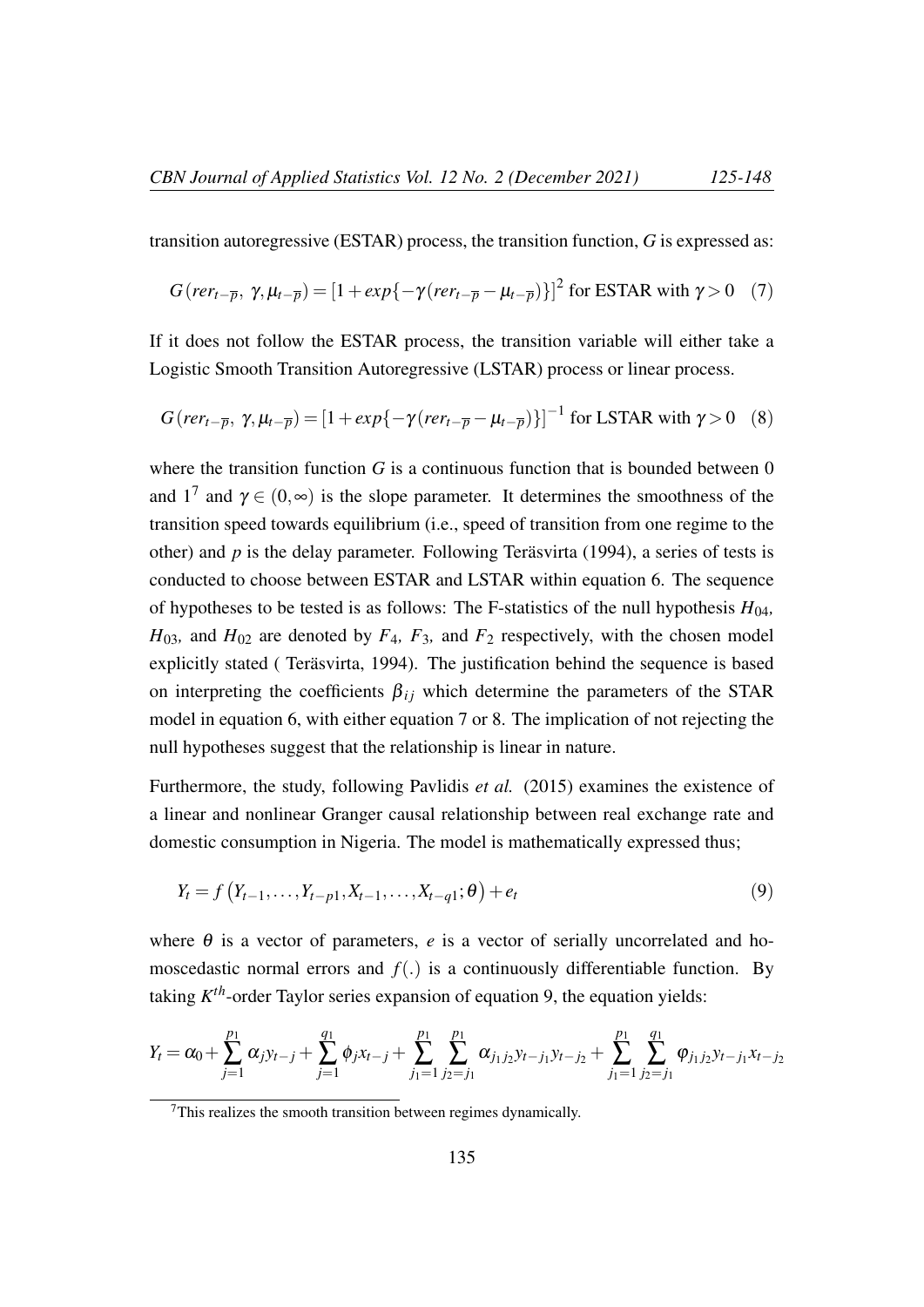+ 
$$
\sum_{j_1=1}^{q_1} \sum_{j_2=j_1}^{q_1} \phi_{j_1j_2} x_{t-j_1} x_{t-j_2} + ... + \sum_{j_1=1}^{p_1} \sum_{j_2=j_1}^{p_1} ..... \sum_{j_k=j_{k-1}}^{p_1} \phi_{j_1,...,j_k} y_{t-j_1} ..... y_{t-j_k}
$$
  
+  $\sum_{j_1=1}^{q_1} \sum_{j_2=j_1}^{q_1} ..... \sum_{j_k=j_{k-1}}^{q_1} \phi_{j_1,...,j_k} x_{t-j_1} ..... x_{t-j_k} + u_t$  (10)

where  $u_t = e_t + R_k(y_t, x_t)$  with  $R_k(.)$  denoting the remainder term of the Taylor series expansion. The specified function is appealing as "it is an approximation of quite a number of nonlinear models, such as smooth transition and bilinear models as well as nests the equation for its linear counterpart" (Pavlidis et al., 2015:14). The equation includes all combinations between lagged *y's* and *x's.* The *x's* and *y's* represent real exchange rate and consumption, respectively*.* Under the null hypothesis that *x* fails to Granger cause *y*, the coefficients including lagged x's are equated to zero. This means:

$$
H_0 = \begin{cases} \phi_j = 0, & j = 1, \dots, q_1 \\ \phi_{j_1 j_2} = 0, & j_1 = 1, \dots, p_1; j_2 = 1, \dots, q_1 \\ \phi_{j_1 j_2} = 0, & j_1 = 1, \dots, q_1; j_2 = j_1, \dots, q_1 \\ \phi_{j_1, \dots, j_2} = 0, & j_1 = 1, \dots, q_1; j_2 = j_1, \dots, q_1, \dots, j_k = j_{k-1}, \dots, q_1 \end{cases}
$$

The study estimates both linear and nonlinear granger causality models on the time series in order to confirm the existence of causality between the variables under study. The traditional Granger causality test neglects the nonlinearity observed in time series dynamics. Neglecting the nonlinear dynamics may reduce the estimation power of the test. Thus, the study employs the nonparametric statistical method to detect nonlinear granger causality between the real exchange rate and consumption. The nonlinear Granger causality test uses nonparametric estimators of temporal relations within and across time series (Baek & Brock, 1992).

#### 4. Results and Discussions

#### 4.1. Descriptive Statistics

Table 1 presents the summary statistics of the series. From the table, we observe that the average real exchange rate during the sample period is 2.15.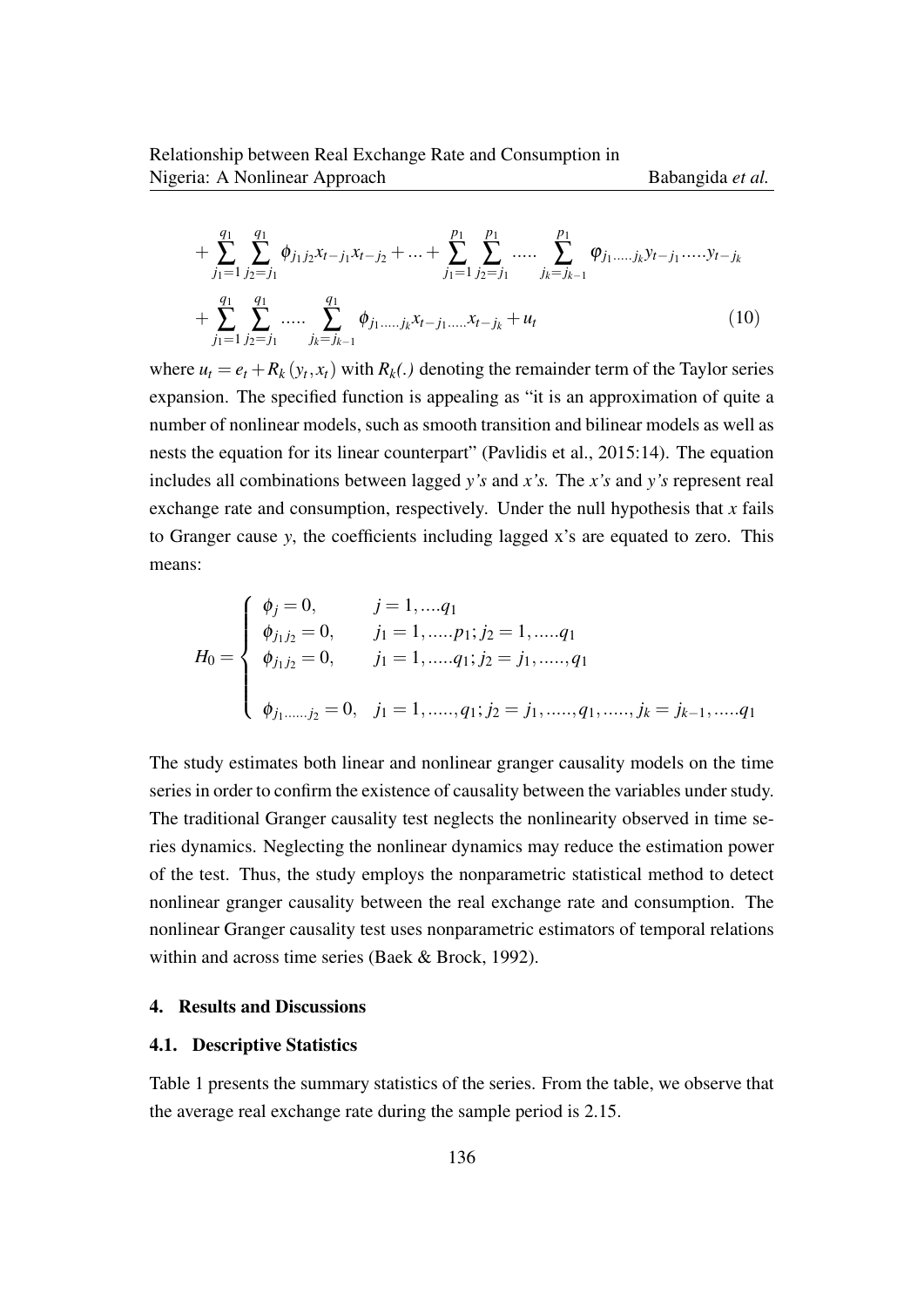|                     | Rer      | $c_i$   | $c_i$   |  |  |
|---------------------|----------|---------|---------|--|--|
| Mean                | 2.1471   | 9.0774  | 8.4878  |  |  |
| Median              | 2.1570   | 9.0648  | 8.2209  |  |  |
| Std. Dev.           | 0.8754   | 0.5330  | 0.5802  |  |  |
| <b>Skewness</b>     | 1.0640   | 1.4573  | 0.1279  |  |  |
| <b>Kurtosis</b>     | 4.7008   | 5.3522  | 1.4302  |  |  |
| Jarque-Bera         | 48.2359  | 91.1799 | 16.4429 |  |  |
| Probability         | 0.0000   | 0.0000  | 0.0003  |  |  |
| Sum Sq. Dev.        | 118.7854 | 44.0302 | 52.1746 |  |  |
| <b>Observations</b> | 156      | 156     | 156     |  |  |

Table 1: Descriptive Statistics

Source: Authors' computation using Eviews 9.

Domestic consumption is shown to be 9.08 while foreign consumption is shown to be 8.49. The skewness coefficients indicates that all the variables are positively or rightly skewed. The kurtosis coefficient for domestic consumption is shown to be 1.43. It reflects a platykurtic distribution while that of real exchange rate and foreign consumption are greater than 3. This reflects a leptokurtic distribution. That is, the datasets have heavier tails than normal distribution. From the Jarque-Bera, it is shown that the null of normality is rejected. This means that the variables exhibit non-normality features.

#### 4.2. Stationarity Test

In analysing time series data, testing for stationarity is an important condition for estimating the parameters of the model of the study. This is so because the use of nonstationary series produces results that are spurious indicating a relationship that is inexistent. To obtain consistent and reliable results, the non-stationary data have to undergo a transformation by differencing into stationary data. Table 2 shows the result of the unit root tests as the first step of the analysis.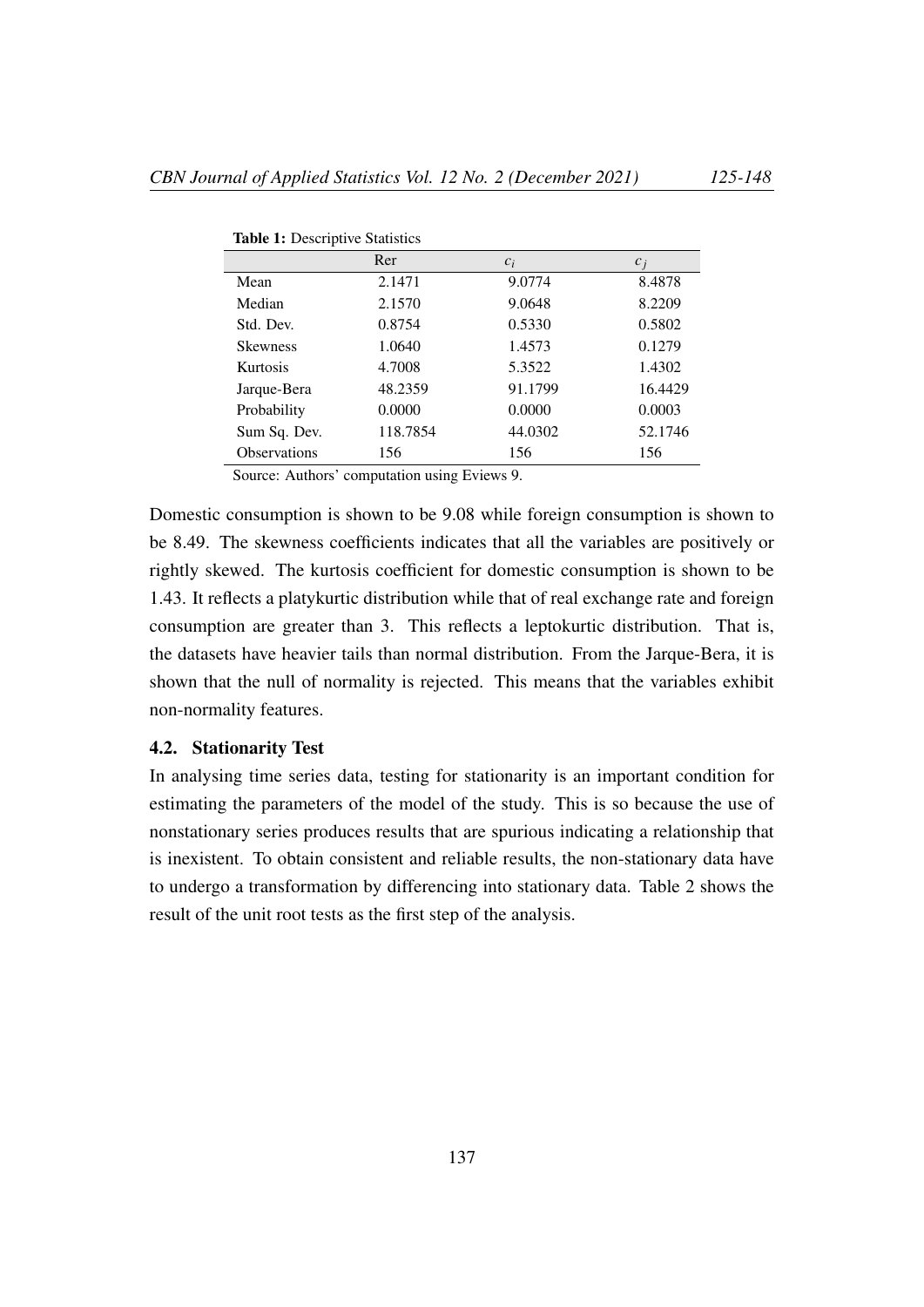| <b>THURS The INCOURT LOT</b> CHILLINOOL TOOLS |           |                  |        |           |                  |        |
|-----------------------------------------------|-----------|------------------|--------|-----------|------------------|--------|
| Variable                                      | ADF       |                  |        | <b>PP</b> |                  |        |
|                                               | Level     | $1st$ Difference | Remark | Level     | $1st$ Difference | Remark |
| Rer                                           | $-2.1007$ | $-12.6151***$    | I(1)   | $-1.4908$ | $-12.6352***$    | I(1)   |
|                                               | (0.5410)  | (0.0000)         |        | (0.5358)  | (0.0000)         |        |
| $c_i$                                         | $-2.4555$ | $-16.7864***$    | I(1)   | 0.1485    | $-4.0793***$     | I(1)   |
|                                               | (0.3498)  | (0.0000)         |        | (0.9684)  | (0.0084)         |        |
| $c_i$                                         | $-0.8572$ | $-12.3735***$    | I(1)   | 0.4501    | $-12.5427***$    | I(1)   |
|                                               | (0.9571)  | (0.0000)         |        | (0.9844)  | (0.000)          |        |

Table 2: Result for Unit Root Tests

Note: Values in parenthesis are the probability values.

The unit root tests were carried out using the Augmented Dickey Fuller (ADF) and the Philips Perron (PP) methods. The lag selection criteria were applied to determine the appropriate number of lags to be used in the model. Both the ADF and the PP indicated the presence of unit root for domestic consumption (C) at 5% level of significance. That is, domestic consumption is integrated of order one  $(I(1))$ . There is also evidence of unit root at levels for both real exchange rate (rer) and foreign consumption  $(C^*)$  at 5% level of significance. In other words, domestic consumption, real exchange rate and foreign consumption indicate stationarity at first difference for both ADF and PP, that is I(1).

Table 3 shows the results of the lag order selection process which is critical for the determination of the order of the AR process for equation 11. From the result shown in Table 3, it can be seen that the lag length of one (1) period is the optimal lag as jointly suggested by Akaike information criteria (AIC), Schwarz information criteria (SIC), Hannan-Quinn (HQ), and final predictor error (FPE) criteria with the exception of likelihood ratio (LR) that suggest 5 lags. This study relies on AIC and SIC to proceed with lag one (1).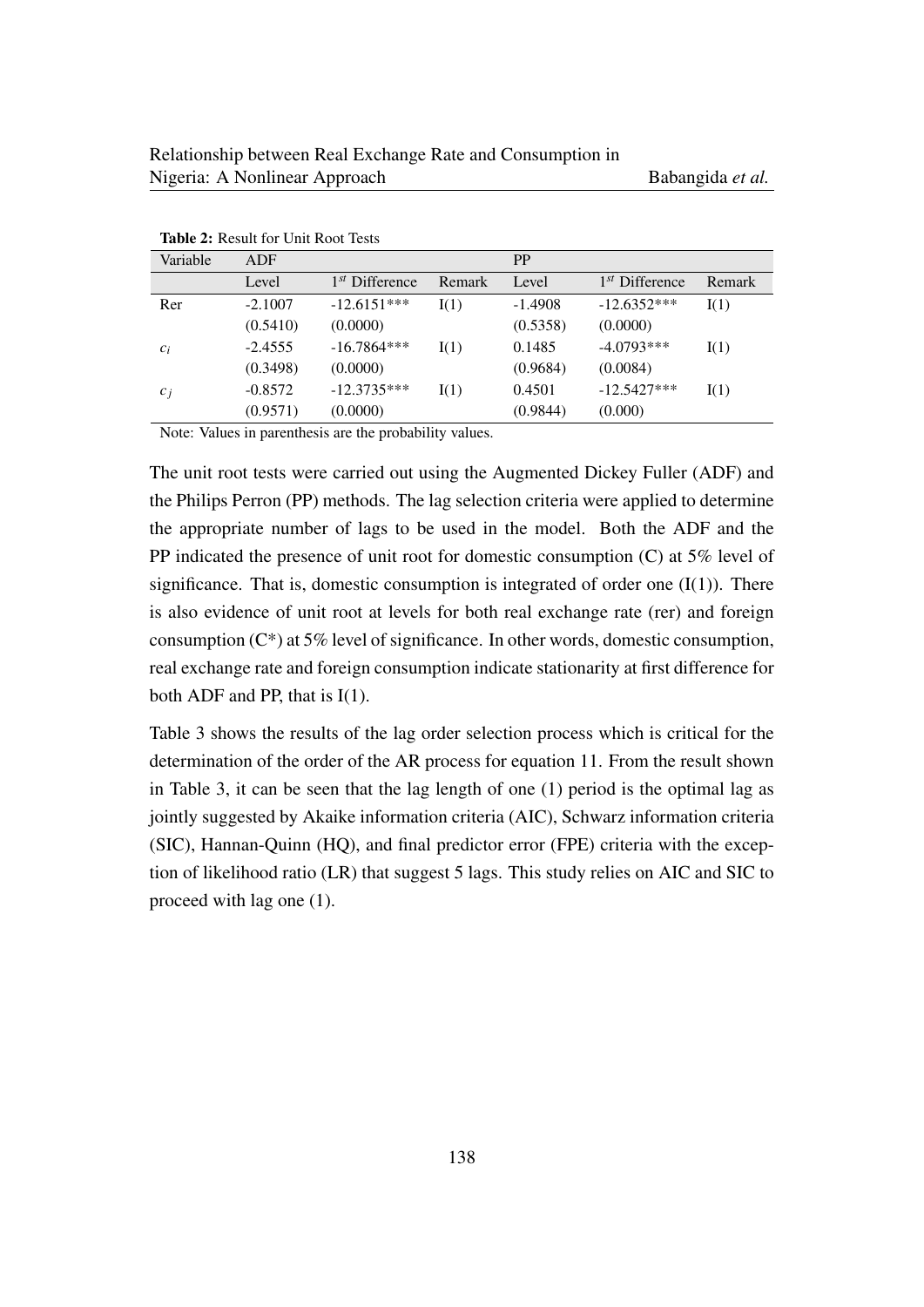| Lag            | LogL        | LR        | <b>FPE</b>  | AIC.         | <b>SC</b>    | HQ           |
|----------------|-------------|-----------|-------------|--------------|--------------|--------------|
| $\Omega$       | $-270.1822$ | <b>NA</b> | 0.008051    | 3.691651     | 3.752406     | 3.716336     |
|                | 354.5317    | 1215.659  | $1.96e-06*$ | $-4.628807*$ | $-4.385789*$ | $-4.530069*$ |
| 2              | 356.0887    | 2.966690  | 2.17e-06    | $-4.528225$  | $-4.102945$  | $-4.355435$  |
| 3              | 359.3112    | 6.009661  | $2.35e-06$  | $-4.450152$  | $-3.842609$  | $-4.203309$  |
| $\overline{4}$ | 361.1209    | 3.301412  | $2.59e-06$  | $-4.352985$  | $-3.563179$  | $-4.032089$  |
| 5              | 372.6883    | 20.63378* | $2.50e-06$  | $-4.387680$  | $-3.415611$  | $-3.992731$  |
| 6              | 378.9491    | 10.91411  | $2.60e-06$  | $-4.350664$  | $-3.196332$  | $-3.881662$  |
| 7              | 382.3713    | 5.826937  | 2.81e-06    | $-4.275288$  | $-2.938693$  | $-3.732233$  |
| 8              | 384.3757    | 3.331556  | $3.10e-06$  | $-4.180752$  | $-2.661895$  | $-3.563644$  |

Table 3: Optimal Lag Order Selection Result

# 4.4. Cointegration Tests

The Johansen cointegration test result is presented in Table 4. The Trace and Maxeigen statistics indicates one (1) cointegrating equation implying that there exists a long-run equilibrium relationship. The result confirms that there is an empirical relationship between real exchange rate and consumption and the assumption that equilibrium real exchange rate depends on consumption. This existence of a long run relationship between the variables meets the precondition for adopting the smooth transition model of the adjustment process. This long run relationship is in line with the study of Pavlidis et al. (2017) which supports the predictions of the standard IRBC models. This result is however in contrast with the result found by Kollman (1995) which shows that there is no evidence of long-run relationship between exchange rate, domestic consumption and foreign consumption.

|                   | <b>Table 4.</b> Connegration Result |                        |               |                        |
|-------------------|-------------------------------------|------------------------|---------------|------------------------|
| <b>Hypotheses</b> | Trace Statis-                       | <b>Critical Values</b> | Max Values    | <b>Critical Values</b> |
|                   | tic                                 |                        |               |                        |
| $r < r = 0$       | 32.2308                             | 29.7978                | 23.1380       | 21.1316                |
|                   | $(0.0107)$ **                       |                        | $(0.0449)$ ** |                        |
| r < r > 1         | 8.0212                              | 15.4947                | 6.2136        | 14.2646                |
|                   | (0.4632)                            |                        | (0.5859)      |                        |
| r < r > 2         | 1.8076                              | 3.8415                 | 1.8076        | 3.8415                 |
|                   | (0.1788)                            |                        | (0.1788)      |                        |

Table 4: Cointegration Result

Note: Values in paranthesis are the probability values.

# 4.5. Nonlinearity Test Results

Results in the Table 5 shows that domestic consumption is the transition variable because it has the lowest p-value.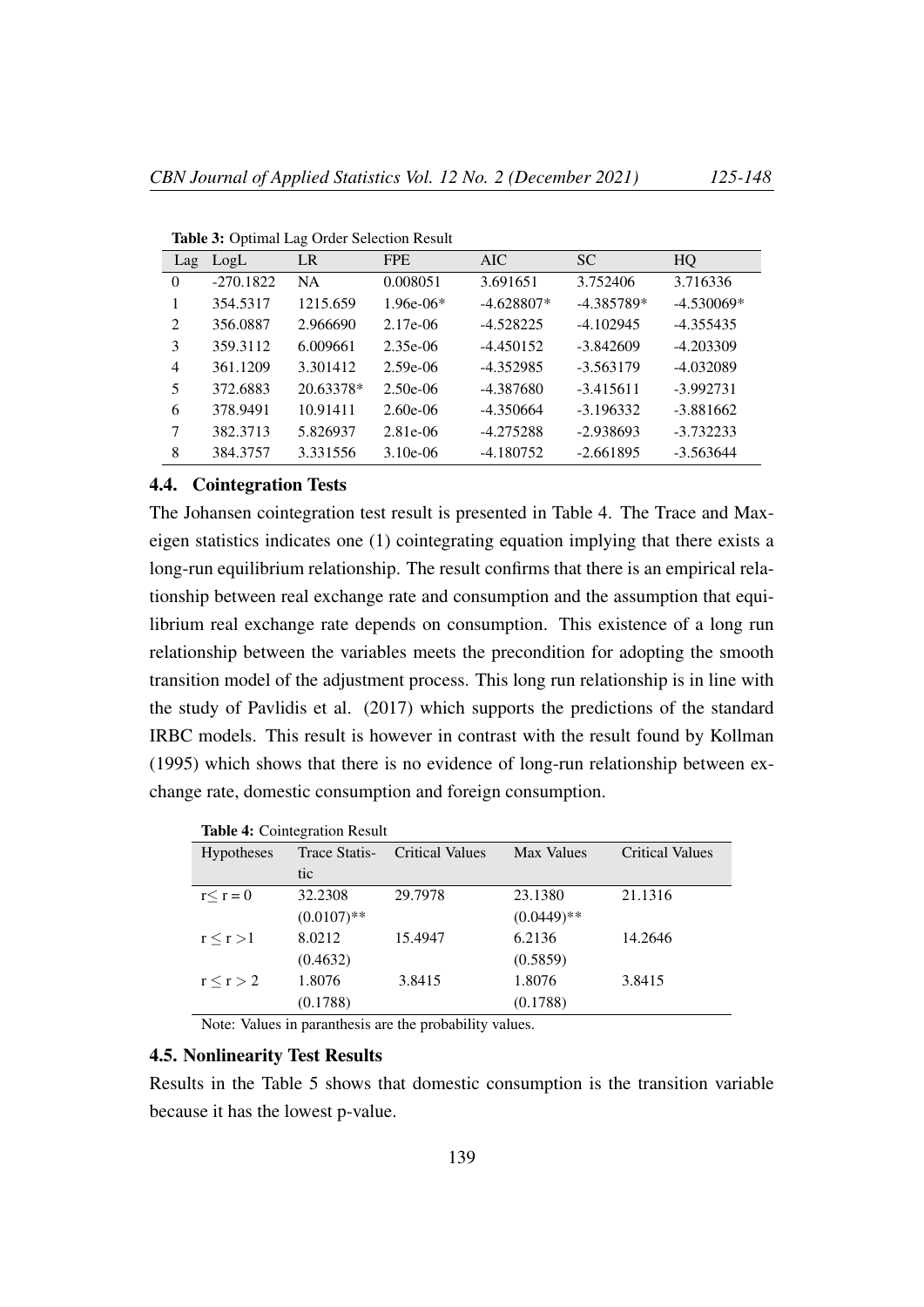| Table 5: Linearity vs Nonlinearity Test                                      |            |            |                |            |                   |  |
|------------------------------------------------------------------------------|------------|------------|----------------|------------|-------------------|--|
| Transition                                                                   | F          | F4         | F <sub>3</sub> | F2         | Remark            |  |
| variable                                                                     |            |            |                |            |                   |  |
| $rer(t-1)$                                                                   | 7.8742e-03 | 6.8172e-03 | 2.3470e-01     | 1.4249e-01 | LSTR <sub>1</sub> |  |
| $c_i(t)$ *                                                                   | 9.8804e-06 | 9.0288e-05 | 9.8376e-01     | 6.7023e-01 | LSTR <sub>1</sub> |  |
| $c_i(t)$                                                                     | 9.3725e-01 | 9.8966e-01 | 9.8715e-01     | 8.2304e-01 | Linear            |  |
| variables in AR part: CONST rer(t-1) $c_i(t)$ $c_i(t)$ $c_i(t-1)$ $c_i(t-1)$ |            |            |                |            |                   |  |

This indicates that the null hypothesis of linearity is rejected and LSTAR1(that is, Logistic Smooth Transition Autoregressive model) is accepted. In the next step, a grid search is performed since the hypothesis of linearity was rejected against STAR nonlinearity.

Table 6: Smooth Transition Autoregressive Test Result

| Linear Component |            |              | Nonlinear Component |            |             |
|------------------|------------|--------------|---------------------|------------|-------------|
| Rer              | estimates  | P-Value      | Rer                 | estimates  | $P -$       |
|                  |            |              |                     |            | Value       |
| Constant         | $-47.4179$ | $0.0038***$  | Constant            | 48.4171    | 0.9058      |
| $\text{Re}r(-1)$ | 0.6164     | $0.0000***$  | $\text{Re}r(-1)$    | 0.8291     | 0.9049      |
| $c_i$            | 0.51639    | $0.002***$   | C                   | $-0.51648$ | $0.000***$  |
| $c_i$            | 0.61022    | 0.9142       | $\gamma$            | 0.80123    | 0.1687      |
| $c_i(-1)$        | $-0.3640$  | $0.0000$ *** | $\mu_t$             | 2.639      | $0.0029***$ |
| $c_i(-1)$        | $-0.3640$  | 0.9028       |                     |            |             |

Notes: This table 6 provides the results following Pavlidis et al. (2017) and applying the test procedures of Terasvirta (1994) to examine the relationship between real exchange rate dynamics and domestic consumption using the inbuilt mechanism on JMULTi software.

Overall, the results of the nonlinearity tests, thus far, suggest that the relationship between exchange rate and consumption in Nigeria follows a non-linear adjustment process with clearly distinct regimes. These regimes are demarcated by the level of domestic consumption relative to foreign consumption.The first regime in this study is captured by an Autoregressive (AR) process. As the results showed, at low exchange rate variation environment that is, the lower regime, the lagged exchange rate has significant influence on the current exchange rate. That is, about 62% of the variation in the exchange rate is accounted for by its previous value. Hence, this indicates that there are situations the economy reacts to exchange rate fluctuations with a time lag. On the other hand, current foreign consumption have positive insignificant influence on the exchange rate with a value of 61% while the lagged foreign consumption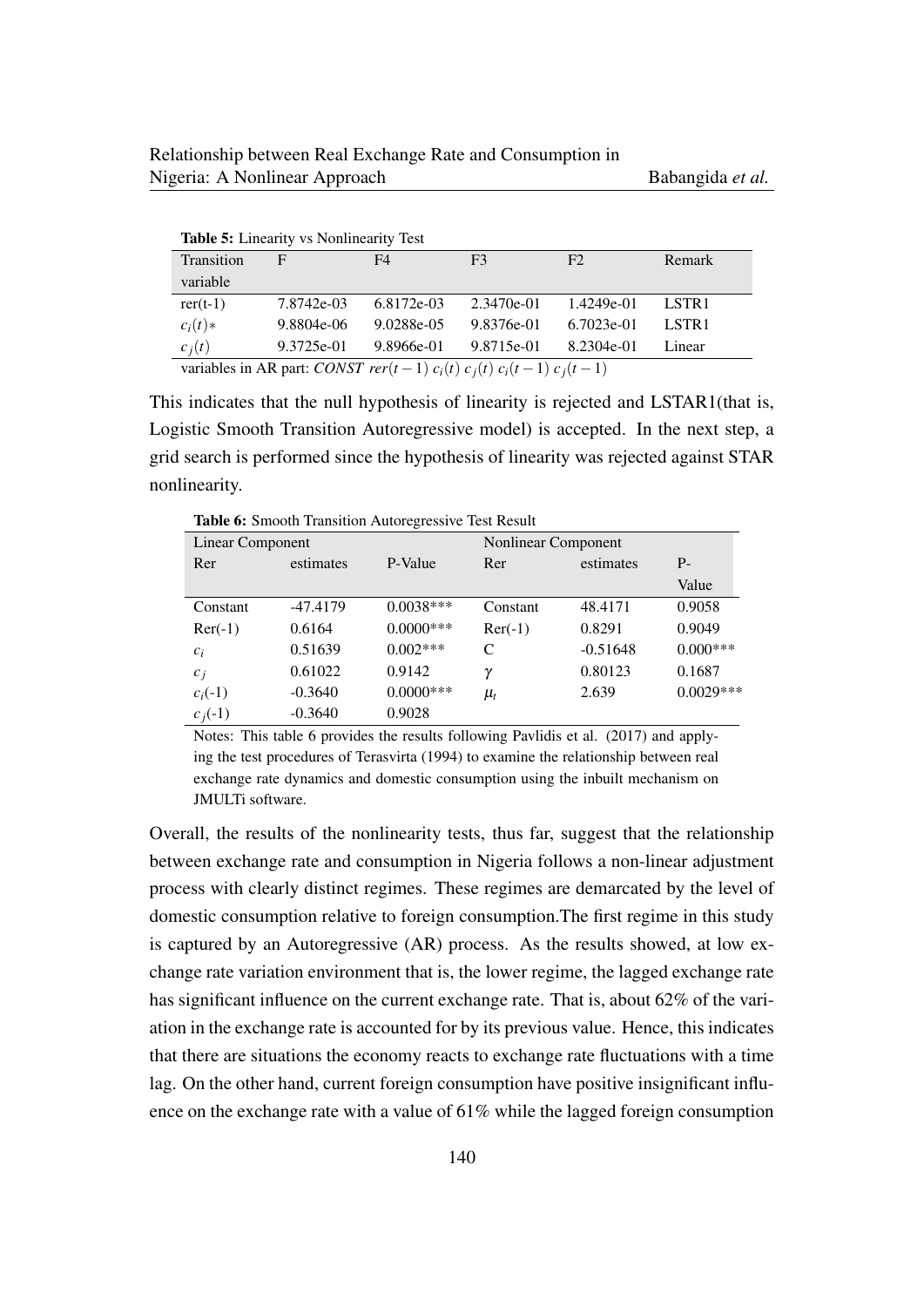has a negative insignificant effect of 36% on the exchange rate in the linear part of this study.

Since the variable of concern in this study is the domestic consumption, the rest of the analysis would be focused on the relationship between domestic consumption and exchange rate dynamics. The coefficient of domestic consumption in the linear part is positive and statistically significant at the 1% critical level. It specifically indicates that a one percent rise in current domestic consumption causes the real exchange to depreciate by 52%. That is, the real value of the naira falls with real consumption at home. This result is in line to the conventional view that there is a positive relationship between consumption and exchange rate. The results for current domestic consumption in the linear part (i.e. the lower regime) is overall, supportive of the predictions of standard IRBC models that suggest a long-run positive relationship. In other words, since the coefficient has a positive value, it implies that a rise in domestic consumption would lead to higher exchange rate, that is the domestic currency depreciation and vice versa. The result also shows evidence of a negative significant relationship between lagged domestic consumption and exchange rate. The combination of both positive and negative coefficients of current domestic consumption (lagged domestic consumption) indicates the tendency of domestic consumption to trigger adjustment to equilibrium for real exchange rate dynamics.

In switching from low regime to high exchange rate regime, the results indicates that the relationship between exchange rate and domestic consumption switches smoothly following a logistic transition shape. The result presented in Table 5 shows that exchange rate switches to a higher regime at certain threshold value of domestic consumption, that is,  $\mu_t$ . This threshold value represents a specific level of domestic consumption. The threshold value is found to be about 2.639 and statistically significant. This means that a rise in domestic consumption as much as the threshold value would trigger a regime switch from low to high exchange rate deviation regime.

Recall from the upper part of Table 5, domestic consumption was found to be the transition variable which causes the change in regime. Furthermore, the result in Table 6 indicates that the speed  $(\gamma)$  with which the threshold value can trigger a shift to higher exchange rate regime was found to be about 80%. This means that a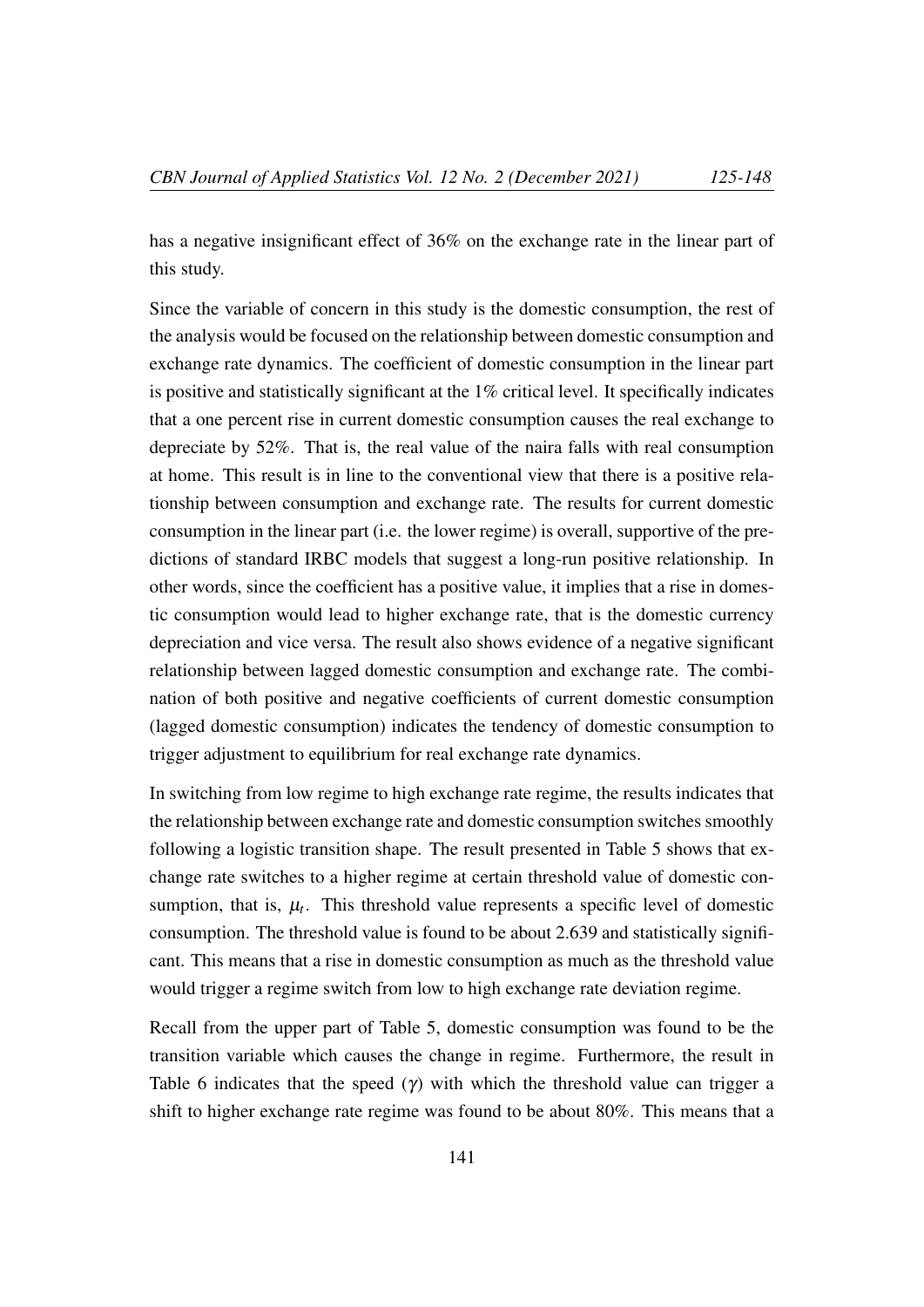rise in relative value of the consumption would cause exchange rate's transition to a higher deviation level with a speed of 80% quarterly. Hence domestic consumption is critical in explaining exchange rate dynamics in Nigeria. In other words, this result suggests that the shocks that could trigger a regime change at the estimated threshold value stem from domestic consumption relative to foreign consumption. More so, empirical evidence from the results show that domestic consumption is the major determinant of exchange rate dynamics in a high exchange rate regime.

The exchange rate switches to high (low) regime when the domestic consumption marginally increases (reduces). The result reveals that the speed of adjustment (transiting between regimes) is 80% in a quarter. This is relatively a fast transition. This high speed can be attributed to the direct impact of domestic consumption on exchange rate due to the dependence on importation for consumption in the economy, though, the speed is statistically not significant. From Table 5, the coefficient of domestic consumption in the nonlinear part is shown to have a negative value of 0.52 and statistically significant. This evidence suggests that domestic consumption has an inverse relationship with real exchange rate in upper regime. This implies that a fall in domestic consumption leads to appreciation in the value of naira. The empirical finding contradicts the standard IRBC model. This finding can be interpreted as evidence of nontraded goods effect on the economy which causes naira to increase in real value with consumption abroad and fall with domestic consumption.

The results show that domestic consumption which is the most important variable among the explanatory variables has the most significant influence on exchange rate dynamics in Nigeria. Compared to the first regime, the high exchange rate regime is characterized by a negative relationship between the variables of concern unlike the first regime where there was evidence of both positive and negative signs for current and past values of domestic consumption respectively. Furthermore, the coefficient of domestic consumption is relatively high in the upper regime and there is no evidence that an increase in domestic consumption would reduce the value of domestic currency on one hand and a decrease in domestic consumption would as well increase the value of domestic currency on the other hand. This suggests that depreciation in the value of naira is as a result of high consumption of imported goods as well as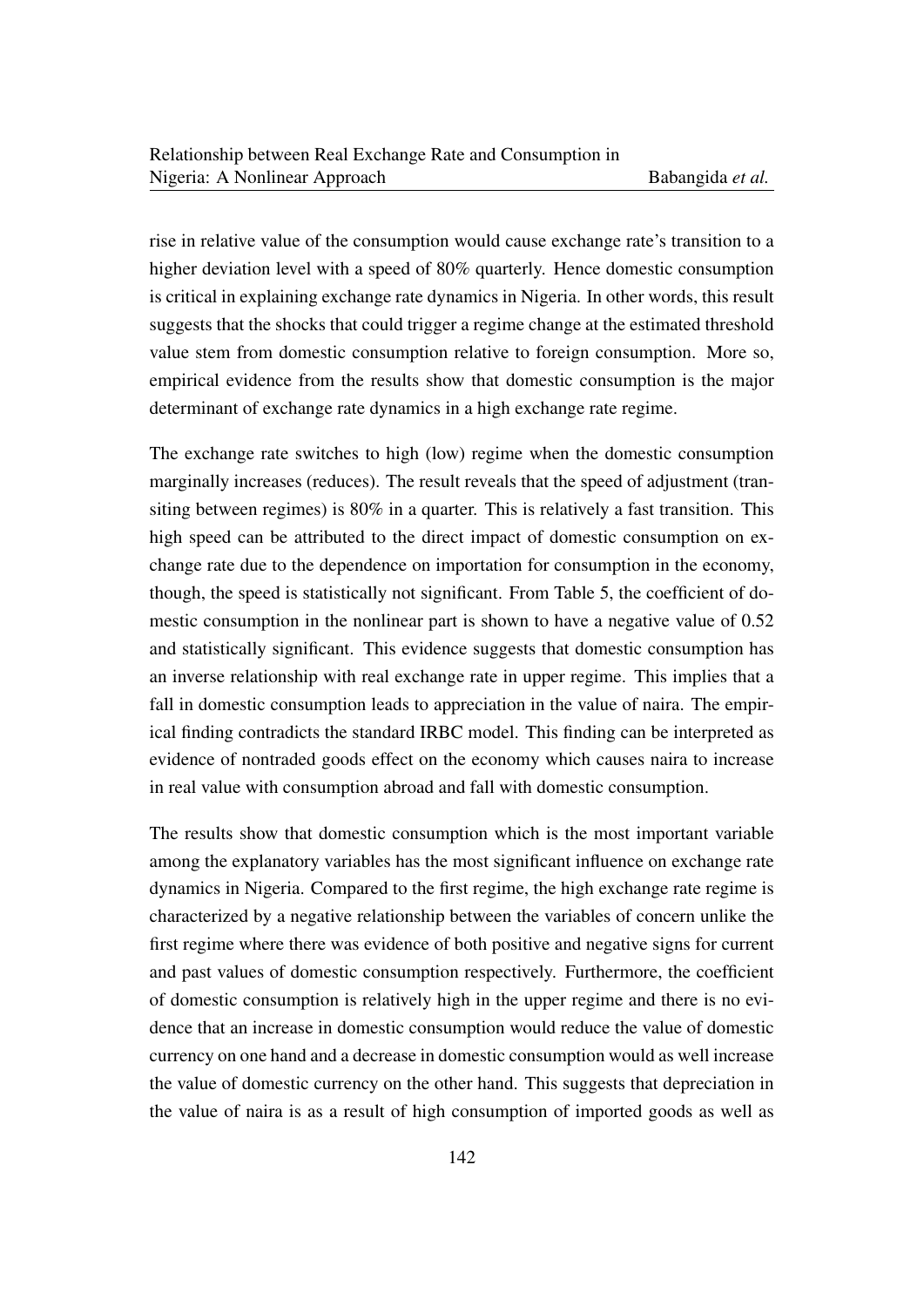non-tradable good in the economy.

# 4.5. Linear and Nonlinear Granger Causality Results

Table 7 shows the result of the linear and nonlinear Granger causality tests. It suggests that there is no causality in linear manner between real exchange rate and consumption in Nigeria.

| <b>Table 7: Granger Causality Tests</b>    |                          |         |                             |              |  |  |
|--------------------------------------------|--------------------------|---------|-----------------------------|--------------|--|--|
| <b>Hypothesis</b>                          | Linear Granger causality |         | Nonlinear Granger causality |              |  |  |
|                                            | F-Stat                   | P-value | F-stat                      | P-value      |  |  |
| $rer \stackrel{GC}{\Longleftrightarrow} C$ | 0.3057                   | 0.6923  | 6.3478                      | $0.0000$ *** |  |  |
| $C \stackrel{GC}{\Longleftrightarrow}$ rer | 0.0793                   | 0.5381  | 7.9085                      | $0.0000$ *** |  |  |

In other words, real exchange rate does not linearly Granger cause consumption and consumption does not also linearly Granger cause real exchange rate in Nigeria. As shown in Table 7, the p-value of causality running from real exchange rate to domestic consumption is 0.69, implying that the null hypothesis cannot be rejected. Similarly, the p-value of 0.54 indicates that causality running from consumption to real exchange rate cannot be rejected The traditional linear Granger causality does not take into account the nonlinearity observed in the time series dynamics. The study therefore examine nonlinear causality between the variables.

The nonlinear granger-causality results on Table 7 shows that real exchange rate nonlinearly granger causes domestic consumption at 1% significance level. On the other hand, the F-statistics for the nonlinear causality running from domestic consumption to real exchange is 7.91 with a p-value of 0.0000. The results show that there is a bi-directional nonlinear Granger causality between the series. This is contrary to the results of linear models. These results support the notion that the attitude of depending excessively on import places pressure on the local currency, thereby, leading to persistent exchange rate deviations from the market rate or equilibrium (Obadan, 2016). This is also plausible since exchange rate is one of the economic indicators that affects consumption directly through prices of consumer goods and indirectly through the prices of intermediate goods.

According to the above estimated results, there is nonlinearity in the relationship between real exchange rate and domestic consumption in Nigeria from both smooth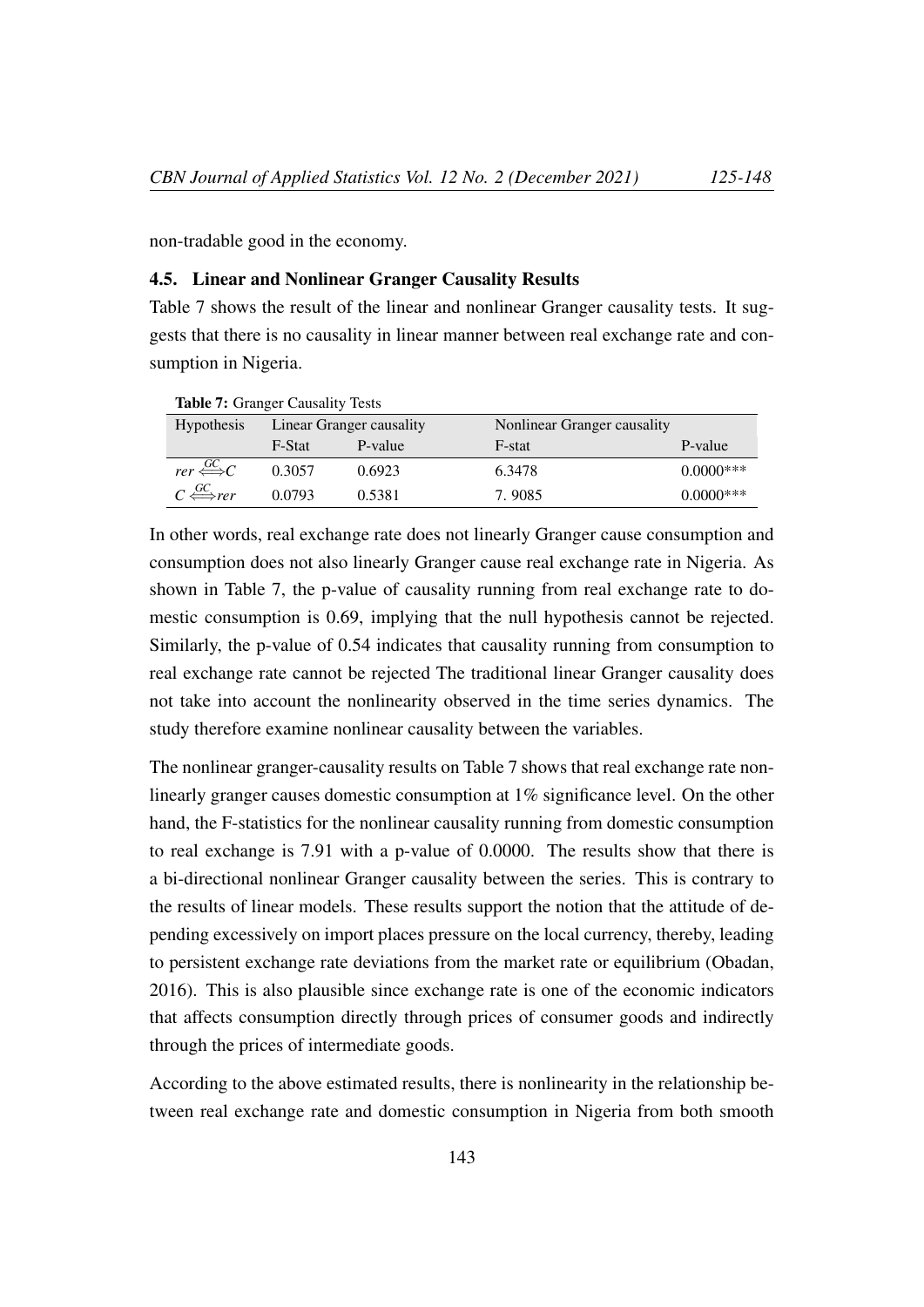transition and Granger causality tests. For the STAR model results, this is evident by the successive regime switches in the model. There is evidence of one regime switch across the period under review showing the nonlinear behaviour of the real exchange rate and domestic consumption in Nigeria. For the Granger causality, there is no evidence of linear Granger causality between real exchange rate and domestic consumption. But when we tested using the nonlinear Granger causality test, we found evidence of bi-directional causality between the variables following a nonlinear path. This study finds the critical role domestic consumption plays in exchange rate. First, the domestic consumption being the transition variable, determines whether the economy is in high or low exchange rate regime. The monetary policy authority cannot achieve exchange rate stability with all its available measure alone as long as the economy continues to import goods for its consumption. The economy should take measures that could help in domestic production in order to reduce the effect of import demand and relief the pressure on domestic currency.

| <b>Table 8:</b> Test of Autocorrelation |         |  |  |  |  |
|-----------------------------------------|---------|--|--|--|--|
| F-value                                 | p-value |  |  |  |  |
| 0.0467                                  | 0.8562  |  |  |  |  |
| 0.4265                                  | 0.3472  |  |  |  |  |
| 0.5939                                  | 0.5291  |  |  |  |  |
| 0.1647                                  | 0.7346  |  |  |  |  |
| 0.3561                                  | 0.4268  |  |  |  |  |
| 0.2350                                  | 0.6902  |  |  |  |  |
| 0.9437                                  | 0.2948  |  |  |  |  |
| 0.6514                                  | 0.4775  |  |  |  |  |
|                                         |         |  |  |  |  |

|  | Table 9: Test of no remaining nonlinearity |  |
|--|--------------------------------------------|--|
|  |                                            |  |

| variable |            |          | F <sup>2</sup> |          |
|----------|------------|----------|----------------|----------|
|          | $9.25E-01$ | 7.26E-01 | 8.17E-01       | 8.59E-01 |
|          |            |          |                |          |

| <b>Table 10: Parameter Constancy Test</b> |       |         |  |  |
|-------------------------------------------|-------|---------|--|--|
| Transition Function F-value               |       | p=value |  |  |
| H1                                        | 9.606 | 0.000   |  |  |
| H2                                        | 5.174 | 0.000   |  |  |
| H3                                        | 5.062 | 0.000   |  |  |

However, while the findings of significant nonlinearity and estimation of the appropriate non-linear form are in themselves important, a further issue concerns checking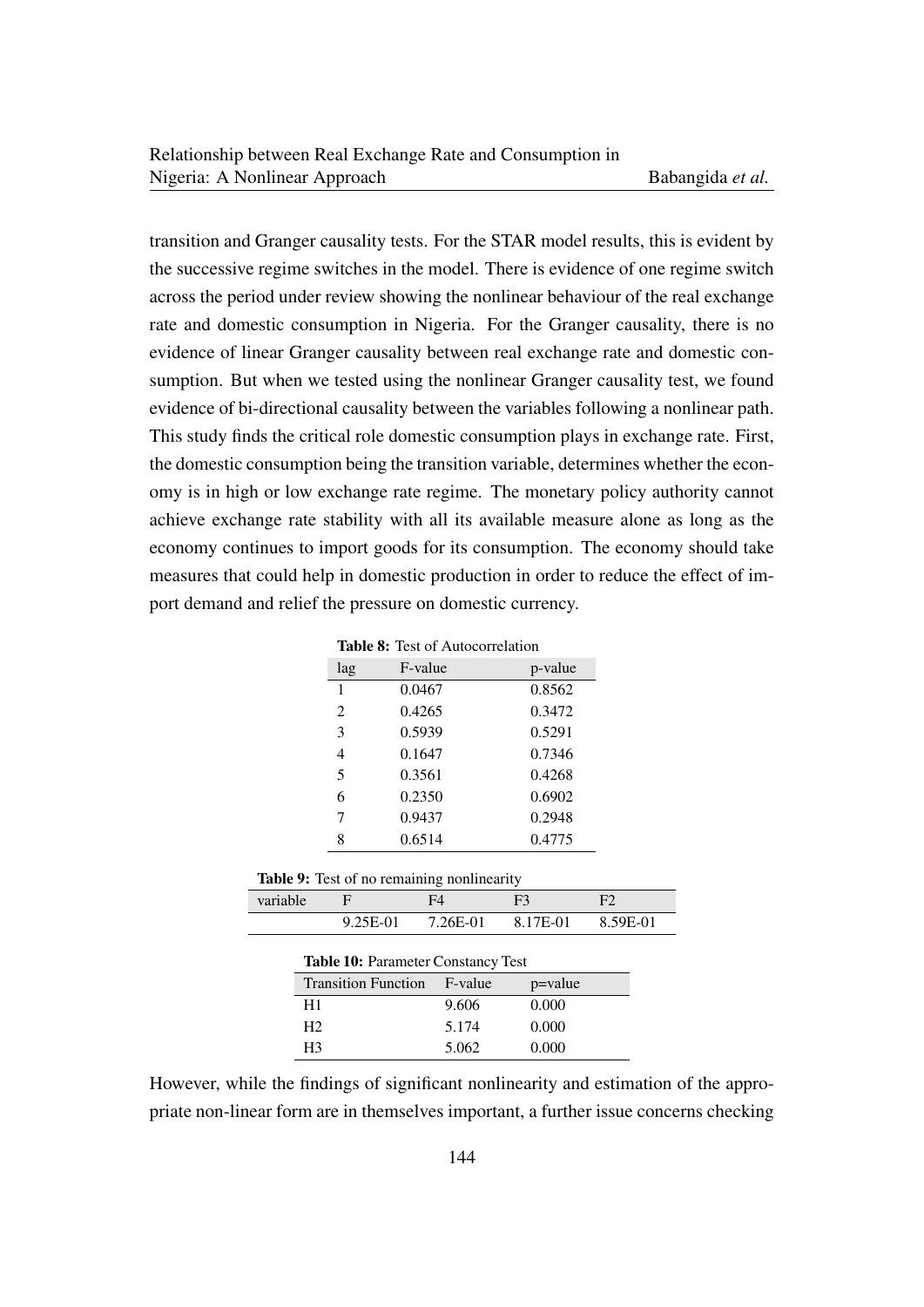the quality of the estimated nonlinear model against misspecification like in the linear case. From the battery of tests in Tables 8, 9 and 10, that is, tests of no autocorrelation, no remaining nonlinearity and parameter constancy, the models are robust and significant. The results reported that there is no existence of autocorrelation in the model. The p-values are above the conventional level for all the number of lags which makes it necessary to accept the null hypothesis of no autocorrelation. The *F*-statistics and *p*-values for both parameter constancy test and test of no remaining nonlinearity are also significant in the models.

#### 5. Conclusion and Policy Recommendations

Having indicated the presence of nonlinearity in the findings, the study has shown that the relationship between real exchange rate and domestic consumption is indeed nonlinear. Domestic consumption is found to be one of the most important determinants of exchange rate dynamics in Nigeria with a fast pace in the speed between upper and lower regimes. Foreign consumption is statistically not significant in determining exchange rate dynamics in Nigeria. Allowing for nonlinearity gives a more comprehensive information about the relationship showing distinct real exchange rate regimes and the role of domestic consumption in determining the changes in regimes.

Based on the findings of this study, it is therefore recommended that the monetary authority should also place forex and trade restrictions on food importation as a means to stabilize the currency. In addition, since the relationship is nonlinear, there is a need for the monetary authority to closely monitor the pattern of movement of exchange rate to provide the appropriate monetary policy responses in different regimes. Finally, this study recommends that fiscal and monetary authorities should aim at policies that would stimulate domestic consumption below the threshold level necessary to reduce pressure on the exchange rate.

# References

Aliyu, B. (2016). Exchange rate pass-through to import and consumer prices in Nigeria: Evidence from threshold regression models. Ahmadu Bello University, Zaria. Unpublished MSc thesis.

Backus, D. K., & Smith, G. W. (1993). Consumption and real exchange rates in dynamic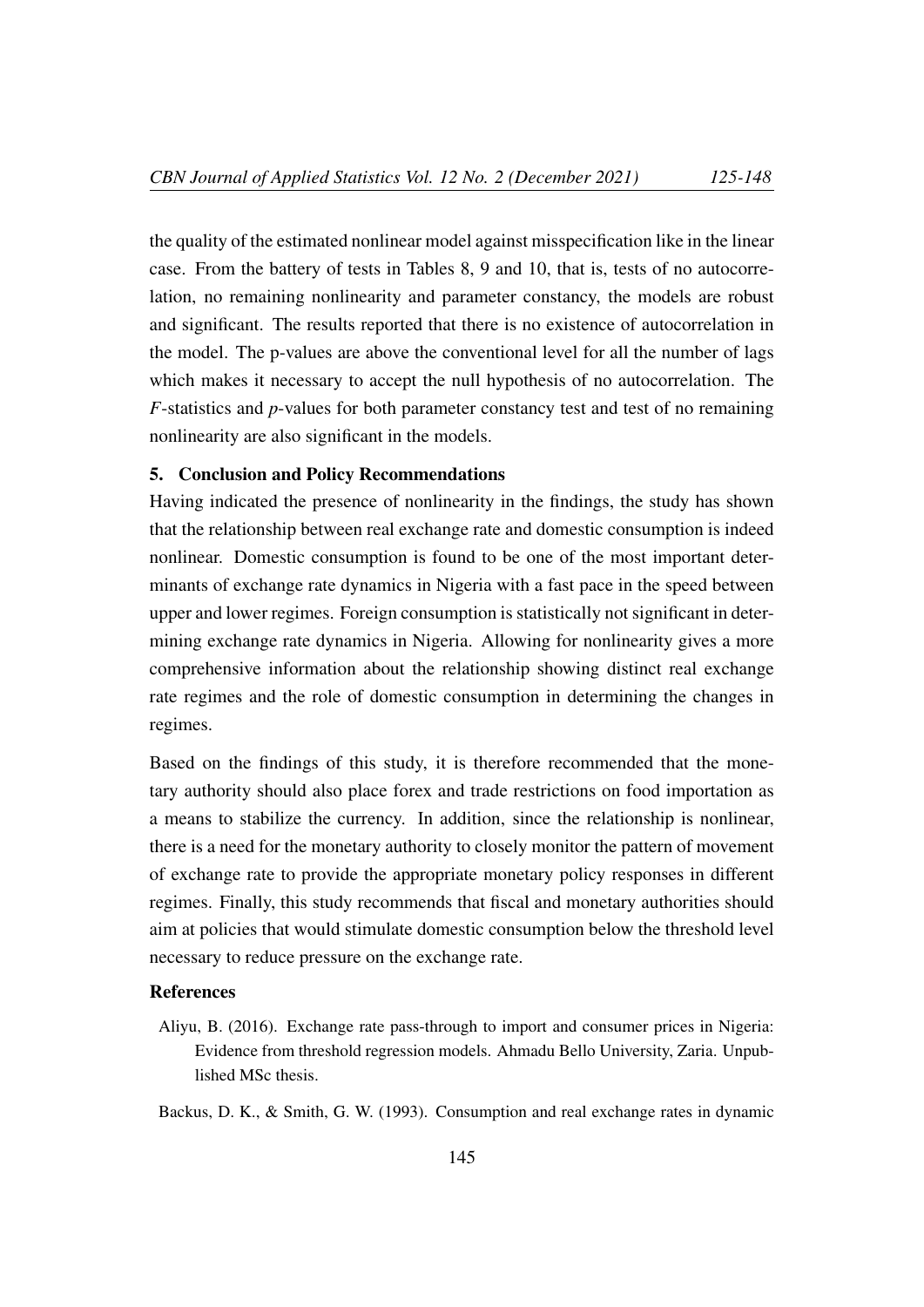economies with non-traded goods. Journal of International Economics, 35, 297–316.

- Baek, E., & Brock, W. (1992). A general test for non-linear Granger causality: Bivariate model. Madison, WI.
- Benigno, G., & Thoenissen, C. (2008). Consumption and real exchange rates with incomplete markets and non-traded goods. Journal of International Money and Finance, 27, 926–948. https://doi.org/10.1016/j.jimonfin.2008.04.008
- Chari, V. V., Kehoe, P. J., & McGrattan, E. R. (2002). Can sticky price models generate volatile and persistent real exchange rates? Review of Economic Studies, 69(3), 533– 563. https://doi.org/10.1111/1467-937X.00216
- Choi, W. W.Y. (2005). Real exchange rates, international trade and macroeconomic fundamentals. Stanford University.
- Corsetti, G., Dedola, L., & Leduc, S. (2008). International risk-sharing and the transmission of productivity shocks. Review of Economic Studies, 75, 443–473.
- Head, A. C., Mattina, T. D., & Smith, G. W. (2004). Real exchange rates, preferences and incomplete markets evidence, 1961-2001. Cana, 37, 782–801.
- Kavkler, A., Mikek, P., Böhm, B., & Boršič, D. (2008). Nonlinear econometric models: The smooth transition regression approach. The Centre for Economic Research and Graduate Education: Working Paper, 1–36. Retrieved from http://iweb.cerge-ei.cz/pdf/gdn/RRCVI\_36\_paper\_01.pdf
- Kilian, L., & Taylor, M. P. (2003). Why is it difficult to beat the random walk forecast of exchange rates? Journal of International Economics, 60(1), 85–107. https://doi.org/10.1016/S0022-19960200060-0
- Kollmann, R. (1995). Consumption, real exchange rates and the structure of international asset markets. Journal of International Money and Finance. https://doi.org/10.1016/0261-56069400011-O
- Lothian, J. R., & Taylor, M. P. (2012). A primer on exchange rate behavior. In Baker, H. K., & Riddick, L. A. (eds.) Survey of International Finance. Oxford University Press.
- Mamman, S. O. (2017). An evaluation of the determinants of foreign exchange market pressure in Nigeria. Ahmadu Bello University, Zaria.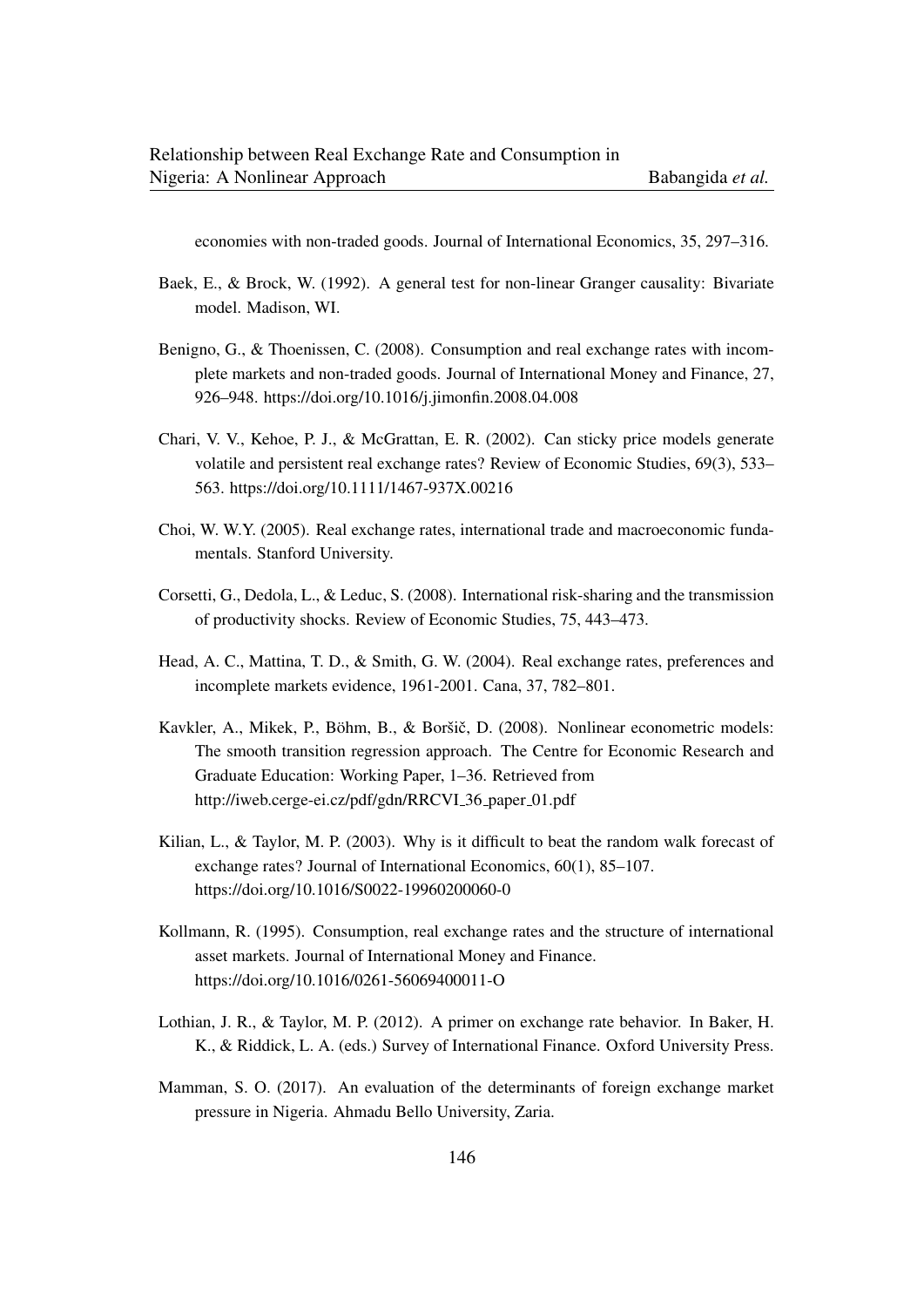- Mordi, C. N. (2014). Exchange rate and inflation: is there a relationship in Nigeria? Economic and FInancial Review, Central Bank of Nigeria, 52(4), 103–123.
- Nuntramas, P. (2011). Revisiting the consumption-real exchange rate anomaly in a model with non-traded goods. Journal of International Money and Finance, 30, 428–447.
- Obadan, M. I. (2016). Foreign exchange management and stability of the Nigerian economy, 1976-2016. Central Bank of Nigeria Bullion, 1–40, 101–115.
- Pavlidis, E.G., Paya, I., & Peel, D. A. (2017). A nonlinear analysis of the real exchange rate–consumption relationship. Macroeconomic Dynamics. https://doi.org/10.1017/S1365100516000894
- Pavlidis, Efthymios G., Paya, I., & Peel, D. A. (2015). Testing for linear and nonlinear Granger causality in the real exchange rate-consumption relation. Economics Letters. https://doi.org/10.1016/j.econlet.2015.04.008
- Ravn, M. O. (2001). Consumption dynamics and real exchange rates. Understading Europe's role in Global Economy. London.
- Selaive, J. D., & Tuesta, V. (2003). Net foreign assets and imperfect pass-through: the consumption–real exchange rate anomaly. In Board of Governors of the Federal Reserve System, International Finance Discussion Papers (No. 764). Retrieved from www.federalreserve.gov/pubs/ifdp/
- Seyrek, I. (2002). Purchasing Power Parity and Turkish Lira. Sosyal Ekonomik Araştırmalar Dergisi, 2(??), 147–165.
- Stockman, A. C., & Tesar, L. . (1995). Tastes and technology in a two-country model of the business cycle: explaining international comovements. American Economic Review, 85(??), 168–185.
- Teräsvirta, T. (1994). Specification, estimation, and evaluation of smooth transition autoregressive models. Journal of the American Statistical Association, 89(??), 208–218. https://doi.org/10.1080/01621459.1994.10476462
- Tretvoll, H. (2018). Real exchange rate variability in a two-country business cycle model. Review of Economic Dynamics, 27, 123–145. https://doi.org/10.1016/j.red.2017.11.006
- Tuesta, V. (2013). The consumption-real exchange rate anomaly: Nontraded goods and distribution services. Applied Economics. https://doi.org/10.1080/00036846.2011.597730